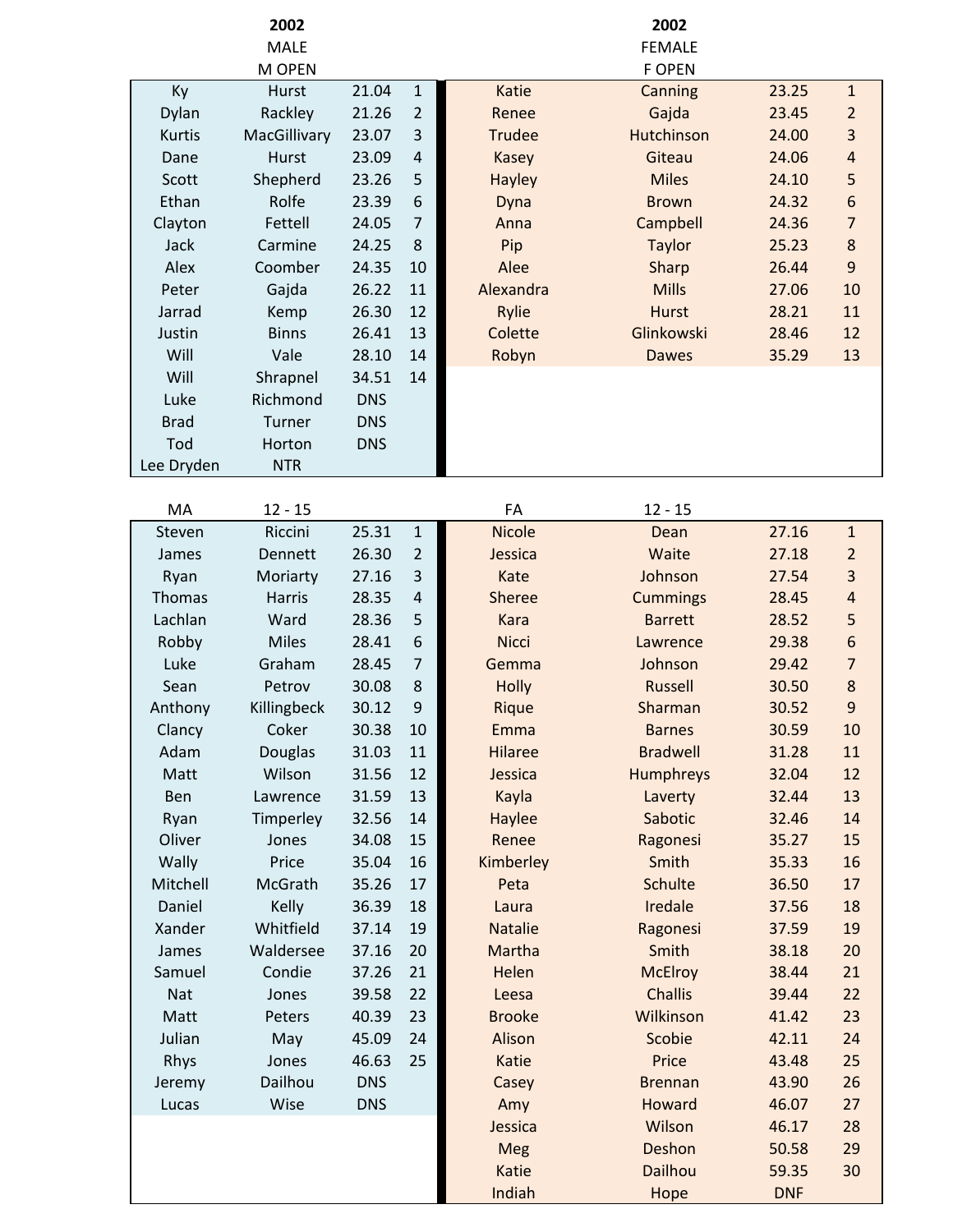| MB             | $16 - 19$      |            |                | FB             | $16 - 19$         |            |                         |
|----------------|----------------|------------|----------------|----------------|-------------------|------------|-------------------------|
| Trent          | Muffet         | 26.54      | $\mathbf{1}$   | Rachael        | Humphreys         | 29.32      | $\mathbf{1}$            |
| Shane          | Russell        | 28.42      | $\overline{2}$ | Ellie          | <b>Franks</b>     | 30.31      | $\overline{2}$          |
| Daniel         | Bannerman      | 29.00      | 3              | Julie          | Anderton          | 32.01      | 3                       |
| Robert         | McElroy        | 29.47      | $\overline{4}$ | Elizabeth      | <b>Collins</b>    | 39.58      | $\overline{\mathbf{r}}$ |
| <b>Braid</b>   | Russell        | 30.05      | 5              | Kate           | <b>Goulding</b>   | 41.18      | 5                       |
| Phillip        | Schulte        | 30.10      | 6              | Erin           | Stolz             | 42.57      | 6                       |
| Tim            | Sherman        | 31.17      | $\overline{7}$ | Lizzie         | Fuller            | 44.07      | $\overline{7}$          |
| Stephen        | Pick           | 33.28      | 8              |                |                   |            |                         |
| Aaron          | Parker         | 34.13      | 9              |                |                   |            |                         |
| Damian         | May            | 39.44      | 10             |                |                   |            |                         |
| Austin         | May            | 43.12      | 11             |                |                   |            |                         |
| David          | Rose           | <b>DNS</b> |                |                |                   |            |                         |
|                |                |            |                |                |                   |            |                         |
| MC             | $20 - 24$      |            |                | FC             | $20 - 24$         |            |                         |
| Callum         | McCleod        | 27.07      | $\mathbf 1$    | Jasmine        | <b>Collins</b>    | 26.20      | $\mathbf{1}$            |
| <b>Bradley</b> | Rasborsek      | 27.13      | $\overline{2}$ | Jane           | <b>Tranberg</b>   | 31.54      | $\overline{2}$          |
| Glen           | Parker         | 29.11      | 3              | Rachelle       | Cole              | 32.16      | 3                       |
| Nicholas       | Westaway       | 29.31      | $\overline{4}$ | Bo             | Raphael           | 32.57      | $\overline{\mathbf{r}}$ |
| Reece          | Rackley        | 29.40      | 5              | Catherine      | Harvey            | 35.32      | 5                       |
| Greg           | Swan           | 29.41      | 6              | Kate           | <b>Slack</b>      | 36.16      | 6                       |
| Peter          | Kelly          | 30.48      | $\overline{7}$ | Lee            | O'Brien           | 37.36      | $\overline{7}$          |
| Ben            | Morison        | 32.08      | 8              | Sarah          | <b>Buggy</b>      | 38.06      | $\bf 8$                 |
| James          | Perkins        | 36.17      | 9              | Mel            | <b>Mallam</b>     | 38.14      | $\overline{9}$          |
| Dankl          | Webb           | 38.11      | 10             | Katrina        | Wilkinson         | 38.50      | 10                      |
| Peter          | Carcombe       | 38.51      | 11             | Kate           | <b>Russell</b>    | 39.07      | 11                      |
| Aaron          | Marshall       | 40.07      | 12             | Rosemary       | Lohrisch          | 41.25      | 12                      |
| Shane          | Cook           | 40.26      | 13             | Rebecca        | Glascow           | 42.36      | 13                      |
| John           | Prescott       | 41.03      | 14             | Allison        | Williams          | 43.06      | 14                      |
| Luke           | O'Mara         | 43.12      | 15             | Susan          | <b>Dillon</b>     | 44.15      | 15                      |
| Zavier         | Bent           | 54.00      | 16             | Gemma          | Sheahan           | 45.42      | 16                      |
| Stefan         | <b>Krieges</b> | 55.58      | 17             | <b>Hayley</b>  | <b>Tarr</b>       | 55.51      | 17                      |
| Gavin          | Tulk           | 63.05      | 18             | <b>Tiffany</b> | <b>Hawkins</b>    | 63.35      | 18                      |
|                |                |            |                | Sarah          | Faulkner          | <b>DNS</b> |                         |
|                |                |            |                |                |                   |            |                         |
| <b>MD</b>      | $25 - 29$      |            |                | <b>FD</b>      | $25 - 29$         |            |                         |
| James          | Young          | 28.25      | $\mathbf 1$    | Kerri          | Randle            | 30.10      | $\mathbf{1}$            |
| Jamie          | <b>Hicks</b>   | 30.07      | $\overline{2}$ | Kylie          | Elbourne          | 30.36      | $\overline{2}$          |
| Simon          | Kealley        | 32.34      | 3              | Leah           | Cook              | 30.38      | 3                       |
| Tod            | Horton         | 33.03      | $\overline{a}$ | <b>Kara</b>    | Simpson           | 31.40      | 4                       |
| Jack           | <b>Staples</b> | 33.23      | 5              | Tanya          | <b>Boatwright</b> | 32.16      | 5                       |
| Aaron          | Johnstone      | 33.37      | 6              | Jennifer       | Lynes             | 32.28      | 6                       |
| Lee            | Simpson        | 33.51      | $\overline{7}$ | Caitlyn        | Feldman           | 33.18      | $\overline{7}$          |
| Andrew         | Cox            | 33.51      | $\overline{7}$ | <b>Kirsty</b>  | <b>Collins</b>    | 33.42      | 8                       |
| Jeremy         | <b>Bennett</b> | 33.56      | 9              | Mary           | Fien              | 34.06      | 9                       |
| <b>Stuart</b>  | Currie         | 34.19      | 10             | Suzanne        | Herton            | 34.29      | 10                      |
| Jeff           | Shearstone     | 35.22      | 11             | Kym            | <b>Hayes</b>      | 35.38      | 11                      |
| Craig          | Wyman          | 35.23      | 12             | Joanne         | Fielding          | 37.55      | 12                      |
| <b>Steve</b>   | Elliott        | 35.31      | 13             | <b>Trudy</b>   | <b>McCabe</b>     | 39.31      | 13                      |
| Johyon         | Hoff           | 35.33      | 14             | Alison         | Fahlbusch         | 39.48      | 14                      |
| Matt           | Swanson        | 35.33      | 15             | Vanessa        | Lourisch          | 40.10      | 15                      |
| Sam            | <b>Bourke</b>  | 35.36      | 16             | Genelle        | <b>Horkings</b>   | 40.21      | 16                      |
| Chris          | Waterhouse     | 36.41      | $17\,$         | Kellie         | Wheelaman         | 40.57      | 17                      |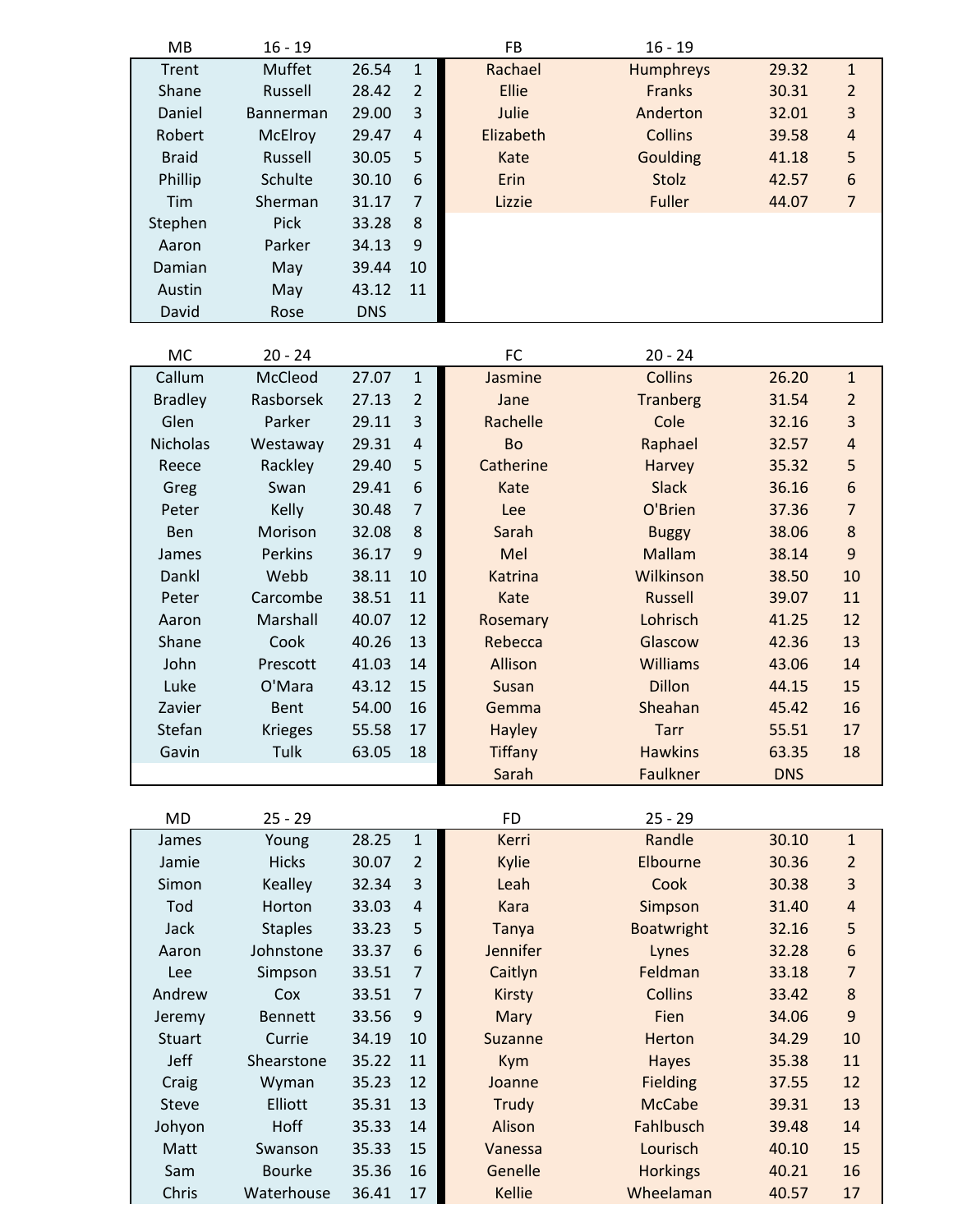| Shaun<br>Justin<br>Todd<br>Jason       | Phelan<br>Condon<br>Stebbing<br>Anderssen | 37.19<br>37.19<br>38.44<br>38.47 | 18<br>18<br>21<br>22 | Emma<br><b>Michelle</b><br><b>Kirsty</b><br><b>Felicity</b> | Goedhart<br>Rash<br><b>Bowlay</b><br><b>Stening</b> | 42.00<br>43.10<br><b>DNS</b><br><b>DNS</b> | 18<br>19       |
|----------------------------------------|-------------------------------------------|----------------------------------|----------------------|-------------------------------------------------------------|-----------------------------------------------------|--------------------------------------------|----------------|
| Tom<br>Klaus<br>Justin<br><b>Steve</b> | Waterhouse<br>Masannek<br>Clyne<br>Clarke | 39.29<br>39.38<br>41.23<br>44.32 | 23<br>24<br>25<br>26 |                                                             |                                                     |                                            |                |
| Robert<br><b>Brad</b>                  | Batchelor<br>Tulk                         | 48.03<br>58.04                   | 27<br>28             |                                                             |                                                     |                                            |                |
| Chris<br>Martin                        | Hansen<br>Stening                         | <b>DNS</b><br><b>DNS</b>         |                      |                                                             |                                                     |                                            |                |
|                                        |                                           |                                  |                      |                                                             |                                                     |                                            |                |
| <b>ME</b>                              | $30 - 34$                                 |                                  |                      | <b>FE</b>                                                   | $30 - 34$                                           |                                            |                |
| Wayne                                  | McGregor                                  | 26.49                            | $\mathbf 1$          | Clare                                                       | Derrington                                          | 30.02                                      | $\mathbf{1}$   |
| Peter                                  | Thiel                                     | 28.55                            | $\overline{2}$       | Jackie                                                      | <b>Hallam</b>                                       | 30.14                                      | $\overline{2}$ |
| <b>Marcus</b>                          | <b>Riches</b>                             | 29.16                            | 3                    | Jennifer                                                    | <b>Bruce</b>                                        | 31.33                                      | 3              |
| <b>Marcus</b>                          | Hinchcliffe                               | 29.23                            | $\overline{4}$       | <b>Harriet</b>                                              | Playle                                              | 32.27                                      | $\overline{a}$ |
| Ben                                    | Langfield                                 | 29.31                            | 5                    | <b>Katrina</b>                                              | van Haeringen                                       | 32.37                                      | 5              |
| Dean                                   | <b>Blond</b>                              | 30.30                            | $\sqrt{6}$           | Louise                                                      | Sung                                                | 32.40                                      | 6              |
| Shaun                                  | Clyne                                     | 30.33                            | $\overline{7}$       | Lisa                                                        | Latta                                               | 33.45                                      | $\overline{7}$ |
| Geoffery                               | <b>Booth</b>                              | 31.04                            | 8                    | Joanne                                                      | Kay                                                 | 34.25                                      | 8              |
| Richard                                | Jagger                                    | 31.41                            | $9$                  | <b>Tania</b>                                                | Jobling                                             | 34.31                                      | 9              |
| Scott                                  | Crawford                                  | 33.12                            | 10                   | Genevieve                                                   | Plummer                                             | 35.29                                      | 10             |
| Angus                                  | Craig                                     | 33.34                            | 11                   | Virginia                                                    | <b>Hallam</b>                                       | 35.46                                      | 11             |
| Steven                                 | Ivanhoe                                   | 33.42                            | 12                   | Helen                                                       | Gream                                               | 35.47                                      | 12             |
| George                                 | Gallagher                                 | 33.58                            | 13                   | Adrien                                                      | <b>Meredith</b>                                     | 36.43                                      | 13             |
| Tim                                    | <b>Bates</b>                              | 34.03                            | 14                   | Geraldine                                                   | <b>Kirkcaldie</b>                                   | 38.21                                      | 14             |
| Darren                                 | Lowe                                      | 34.23                            | 15                   | <b>Diana</b>                                                | Lohrisch                                            | 38.22                                      | 15             |
| Anthony                                | Ruge                                      | 34.42                            | 16                   | Monika                                                      | <b>Richard</b>                                      | 38.41                                      | 16             |
| Craig                                  | <b>Banks</b>                              | 35.18                            | 17                   | Genevieve                                                   | Adler                                               | 39.10                                      | 17             |
| Angus                                  | <b>Barr</b>                               | 35.24                            | 18                   | Rachael                                                     | Costello                                            | 39.20                                      | 18             |
| Cameron                                | Schubert                                  | 35.27                            | 19                   | Emma                                                        | <b>Bateman</b>                                      | 39.36                                      | 19             |
| Mark                                   | Alexander                                 | 35.29                            | 20                   | Christine                                                   | Minto                                               | 39.46                                      | 20             |
| <b>Brett</b>                           | McPhail                                   | 35.41                            | 19                   | Michelle                                                    | <b>Edwards</b>                                      | 39.48                                      | 21             |
| Matt                                   | <b>Buxton</b>                             | 35.44                            | 20                   | <b>Debbie</b>                                               | <b>Stening</b>                                      | 40.22                                      | 22             |
| Chris                                  | King                                      | 35.50                            | 21                   | Lindy                                                       | O'Brien                                             | 40.26                                      | 23             |
| Graeme                                 | <b>Browne</b>                             | 35.50                            | 22                   | Amanda                                                      | <b>Ward-Collins</b>                                 | 40.53                                      | 24             |
| Wayne                                  | Phillips                                  | 35.54                            | 23                   | <b>Katie</b>                                                | <b>Thearle</b>                                      | 41.29                                      | 25             |
| Damien                                 | Richard                                   | 36.02                            | 24                   | Peta                                                        | Green                                               | 42.17                                      | 26             |
| <b>Nick</b>                            | Alford                                    | 36.29                            | 25                   | Sally-Anne                                                  | <b>McMahon</b>                                      | 42.45                                      | 27             |
| David                                  | Launders                                  | 36.46                            | 26                   | Anna                                                        | Carroll                                             | 42.57                                      | 28             |
| James                                  | McEwan                                    | 37.10                            | 27                   | Ally                                                        | Cooper                                              | 43.04                                      | 29             |
| Michael                                | Jamieson                                  | 37.25                            | 28                   | Karen                                                       | Sharp                                               | 43.34                                      | 30             |
| Max                                    | Consolati                                 | 38.11                            | 29                   | Jo                                                          | <b>King</b>                                         | 44.37                                      | 31             |
| Matt                                   | Crocker                                   | 38.28                            | 30                   | Louisa                                                      | Smith                                               | 46.00                                      | 32             |
| Paul                                   | Alcorn                                    | 38.47                            | 31                   | Lynn                                                        | Hough                                               | 47.13                                      | 33             |
| Kevin                                  | Waterer                                   | 38.56                            | 32                   | Judith                                                      | Morton                                              | 50.07                                      | 34             |
| James                                  | Pennington                                | 39.33                            | 33                   | Lynnette                                                    | <b>Dillon</b>                                       | 51.19                                      | 35             |
| Randall                                | Evans                                     | 39.37                            | 34                   | Jayne                                                       | Moore                                               | 52.05                                      | 36             |
| Greg                                   | <b>McCabe</b>                             | 39.37                            | 35                   | Sophie                                                      | Sylvester                                           | <b>NTR</b>                                 |                |
| Nige                                   | Cameron                                   | 39.40                            | 36                   | Kim                                                         | Rogers                                              | <b>NTR</b>                                 |                |
| David                                  | Flannery                                  | 39.55                            | 37                   |                                                             |                                                     |                                            |                |
| John                                   | Lewis                                     | 40.08                            | 38                   |                                                             |                                                     |                                            |                |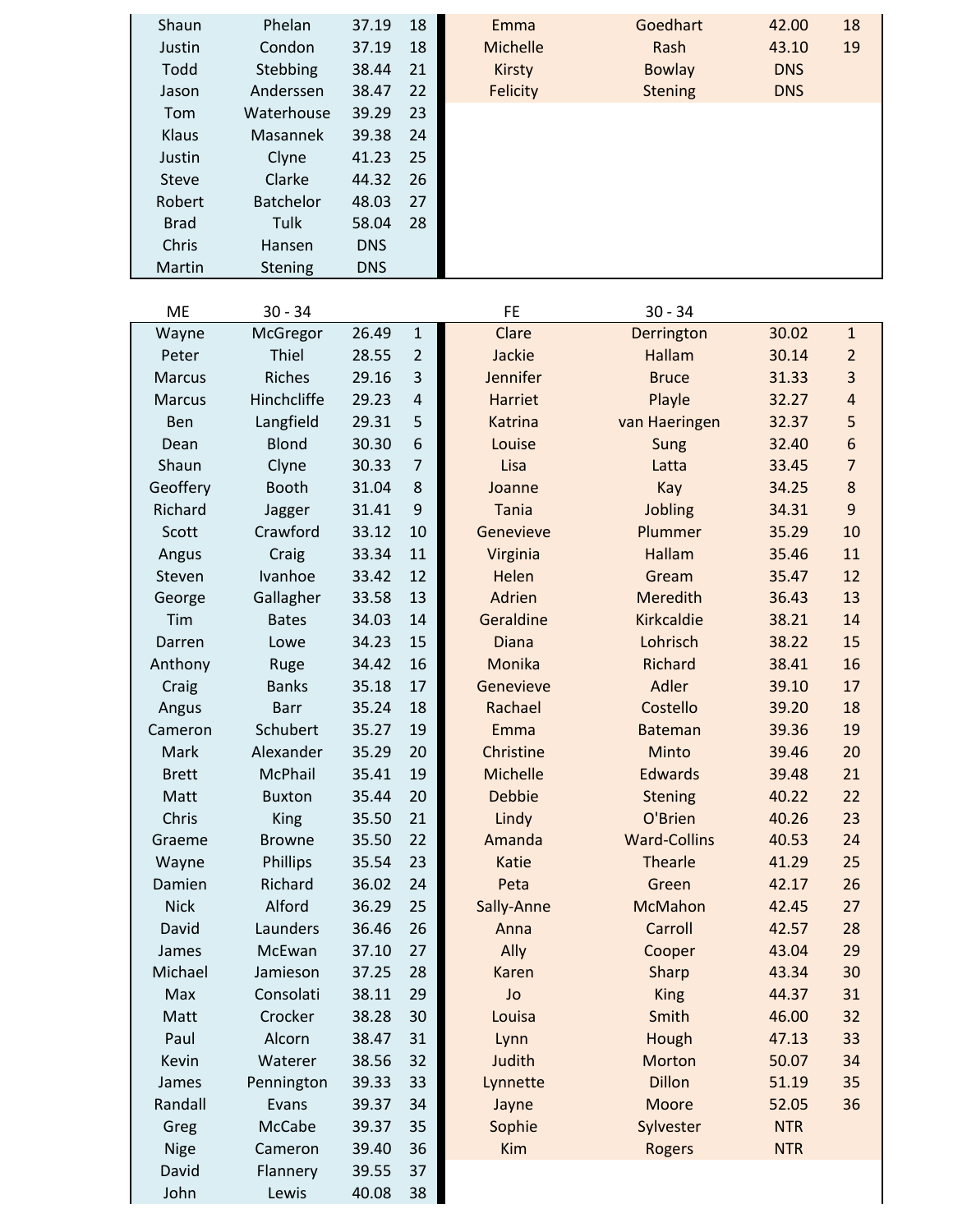| Glen         | Tolano        | 40.08      | 39         |  |
|--------------|---------------|------------|------------|--|
| Paul         | O'Brien       | 40.21      | 40         |  |
| Mark         | Fairhurst     | 40.31      | 41         |  |
| Matt         | Turner        | 40.58      | 42         |  |
| Scott        | <b>Bowers</b> | 42.03      | 43         |  |
| Richard      | Anderson      | 42.19      | 44         |  |
| Greg         | Comam         | 42.22      | 45         |  |
| Greg         | Welsh         | 42.38      | 46         |  |
| David        | McMahon       | 42.54      | 47         |  |
| Peter        | Symonds       | 42.59      | 48         |  |
| Dr           | Swan          | 43.22      | 49         |  |
| Steven       | Cribbin       | 43.25      | 50         |  |
| Michael      | Pontefract    | 43.28      | 51         |  |
| Martin       | Puddey        | 45.30      | 52         |  |
| <b>Brett</b> | Gordon        | 46.36      | 53         |  |
| Rod          | Iwitchin      | 47.29      | 54         |  |
| Richard      | Fahy          | 48.07      | 55         |  |
| Andrew       | Lockwood      | 48.58      | 56         |  |
| Martin       | Venier        | 54.33      | 57         |  |
| Allan        | Stewart       | 56.42      | 58         |  |
| Ben          | Israel        | <b>NTR</b> |            |  |
| Laurent      | Frossard      |            | <b>DNS</b> |  |
| Paul         | Geelan        |            | <b>DNF</b> |  |

| <b>MF</b>      | $35 - 39$       |       |                         | FF                | $35 - 39$       |       |                         |
|----------------|-----------------|-------|-------------------------|-------------------|-----------------|-------|-------------------------|
| Michael        | <b>Harris</b>   | 27.30 | $\mathbf{1}$            | Caroline          | Watson          | 32.36 | $\mathbf{1}$            |
| Michael        | <b>Bourke</b>   | 28.12 | $\overline{2}$          | Rowena            | <b>Brown</b>    | 34.05 | $\overline{2}$          |
| Marin          | McEniery        | 28.52 | $\overline{\mathbf{3}}$ | <b>Maree</b>      | Townsend        | 34.12 | $\overline{\mathbf{3}}$ |
| Adam           | Todd            | 29.48 | $\overline{4}$          | Joanne            | Marrabli        | 34.22 | $\overline{\mathbf{r}}$ |
| Mark           | Bamberry        | 29.55 | 5                       | Sheona            | Wood            | 34.27 | 5                       |
| Steven         | Cronin          | 29.55 | 5                       | <b>Susie</b>      | Faulkner        | 34.56 | 6                       |
| Paul           | Gagno           | 29.57 | $\overline{7}$          | Lysa              | Jamieson        | 35.26 | $\overline{7}$          |
| Andrew         | <b>Stevens</b>  | 30.20 | 9                       | Michelle          | Whiticker       | 35.39 | 8                       |
| Michael        | Dougherty       | 30.27 | 10                      | Lisa              | Scibilia        | 36.24 | $\boldsymbol{9}$        |
| Tim            | Ruge            | 30.45 | 11                      | Sarah             | Kenny           | 36.51 | 10                      |
| John           | Hintz           | 30.47 | 12                      | <b>Diane</b>      | Fry             | 36.52 | 11                      |
| <b>Neil</b>    | Raiss           | 31.26 | 13                      | Lisa              | <b>Skinner</b>  | 37.13 | 12                      |
| Scott          | <b>Burton</b>   | 31.40 | 14                      | Peta              | Medhurst        | 37.24 | 13                      |
| Damen          | Findlay         | 31.47 | 15                      | Ann               | Lewis           | 37.29 | 14                      |
| Tony           | Trimble         | 31.48 | 16                      | Sarah             | <b>McGahan</b>  | 38.50 | 15                      |
| Nigel          | Oram            | 31.50 | 17                      | Linda             | Fogg            | 39.18 | 16                      |
| Jeremy         | Whitehurst      | 32.08 | 18                      | Anna              | Pozzi           | 39.18 | 16                      |
| Shaun          | <b>Stewart</b>  | 32.17 | 19                      | Louise            | <b>Bartlett</b> | 39.36 | 18                      |
| Anthony        | Hardy           | 32.30 | 20                      | Kathy             | Gynne           | 41.43 | 19                      |
| Damian         | Disson          | 32.31 | 21                      | Erin              | <b>Brady</b>    | 41.53 | 20                      |
| <b>Bradley</b> | Stafford        | 32.38 | 22                      | Susanna           | O'Sullivan      | 42.11 | 21                      |
| John           | Glimour         | 32.40 | 23                      | Gina              | aker            | 43.41 | 22                      |
| Grant          | <b>Ricketts</b> | 32.41 | 24                      | Glenda            | <b>Bowkett</b>  | 44.38 | 23                      |
| Geoff          | Bensley         | 32.45 | 25                      | L                 | <b>Edkins</b>   | 45.35 | 24                      |
| Adam           | Dew             | 32.48 | 26                      | Linda             | Lang            | 45.37 | 25                      |
| Peter          | McClintock      | 32.52 | 27                      | Christine         | Huntsman        | 46.28 | 26                      |
| lan            | Jobbins         | 33.17 | 28                      | Siobhan           | Laffery         | 46.32 | 27                      |
| Phil           | Sheridan        | 33.19 | 29                      | <b>Rose-Marie</b> | Cullinan        | 48.47 | 28                      |
| Stephen        | Clayton         | 33.32 | 30                      | Deborah           | Seamaric        | 51.04 | 29                      |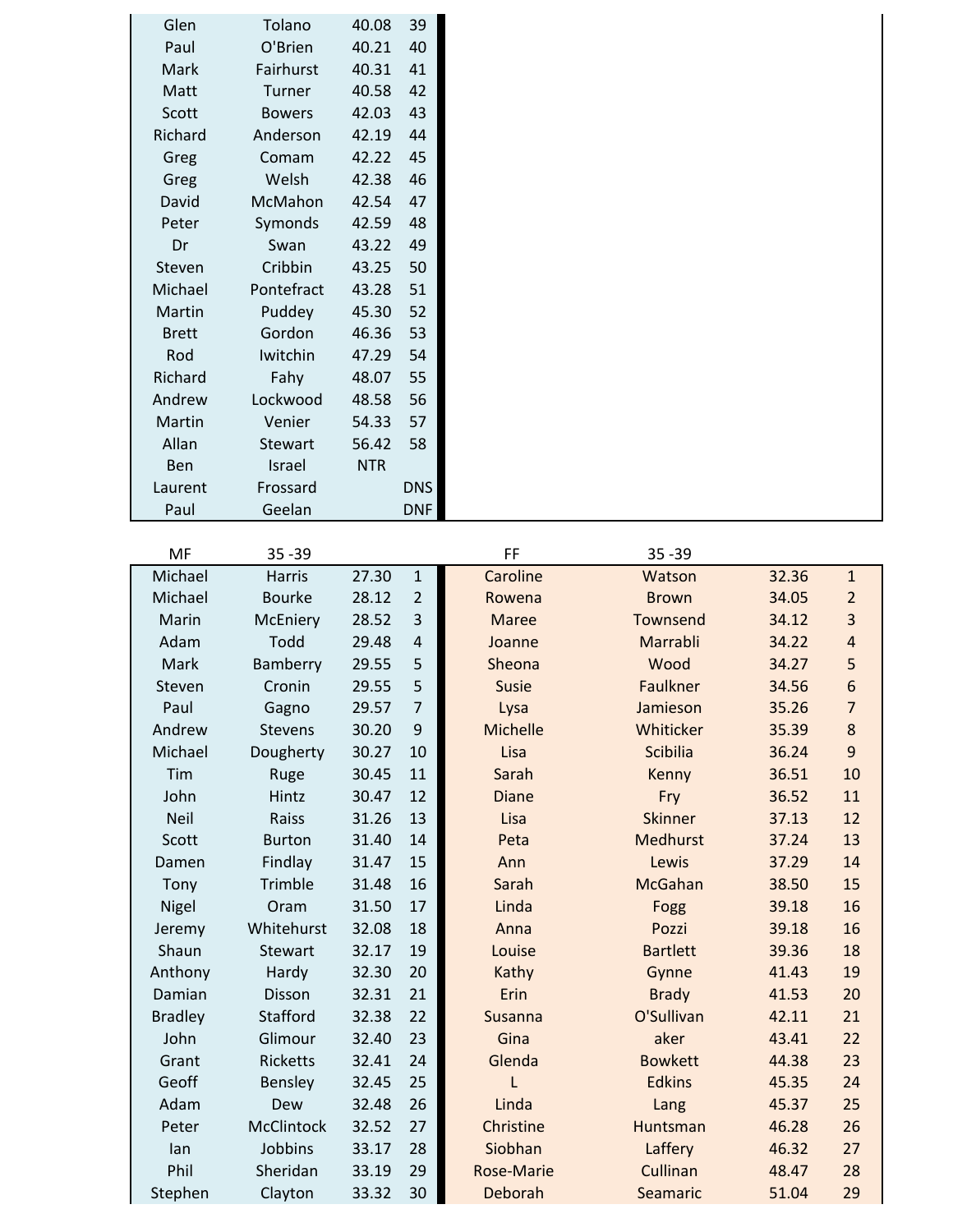| Cameron       | Duncan         | 34.06 | 31 | Maria        | <b>Perkins</b> | 52.35 | 30 |
|---------------|----------------|-------|----|--------------|----------------|-------|----|
| Ray           | Falconer       | 34.36 | 32 | Helen        | Robson         | 52.44 | 31 |
| Darren        | Irwin          | 34.49 | 33 | <b>Maree</b> | Morton         | 54.42 | 32 |
| Craig         | Kelly          | 34.52 | 34 | $\vee$       | <b>McKewen</b> | 56.14 | 33 |
| Alisdair      | Grant          | 35.07 | 35 | Laura        | de Maskens     | 56.29 | 34 |
| <b>Derek</b>  | Mollison       | 35.13 | 36 |              |                |       |    |
| Damian        | Lehch          | 35.16 | 37 |              |                |       |    |
| Peter         | Launders       | 35.27 | 38 |              |                |       |    |
| Richard       | Hughes         | 35.32 | 39 |              |                |       |    |
| David         | Thatcher       | 35.46 | 40 |              |                |       |    |
| David         | Carroll        | 35.48 | 41 |              |                |       |    |
| <b>Steve</b>  | Gibbeson       | 35.50 | 42 |              |                |       |    |
| Paul          | Cholakos       | 36.04 | 43 |              |                |       |    |
| Spencer       | Ashford        | 36.14 | 44 |              |                |       |    |
| Maris         | Luidmanis      | 36.20 | 45 |              |                |       |    |
| Cameron       | Weggmond       | 36.55 | 46 |              |                |       |    |
| Paul          | Hobbs          | 36.57 | 47 |              |                |       |    |
| Anthony       | Holmes         | 37.04 | 48 |              |                |       |    |
| Michael       | Maughan        | 37.16 | 49 |              |                |       |    |
| Hylton        | Slater         | 37.55 | 50 |              |                |       |    |
| Hart          | Ridgejohn      | 38.16 | 51 |              |                |       |    |
| Chris         | Alexander      | 38.19 | 52 |              |                |       |    |
| Michael       | Punch          | 38.23 | 53 |              |                |       |    |
| Karl          | Gould          | 38.40 | 54 |              |                |       |    |
| Dirk          | Wymer          | 38.59 | 55 |              |                |       |    |
| Michael       | Kah            | 39.05 | 56 |              |                |       |    |
| Robert        | Simon          | 39.11 | 57 |              |                |       |    |
| John          | Ware           | 39.19 | 58 |              |                |       |    |
| Tod           | Martin         | 39.35 | 59 |              |                |       |    |
| Andrew        | Crawford       | 39.40 | 60 |              |                |       |    |
| Rex           | <b>Budd</b>    | 39.47 | 61 |              |                |       |    |
| Jim           | Johnston       | 40.12 | 62 |              |                |       |    |
| Gerard        | Shaw           | 40.36 | 63 |              |                |       |    |
| Jorg          | Schumacher     | 41.32 | 64 |              |                |       |    |
| Bryan         | Sketchley      | 42.16 | 65 |              |                |       |    |
| Paul          | Milgate        | 42.49 | 66 |              |                |       |    |
| Steven        | Coulter        | 43.24 | 67 |              |                |       |    |
| <b>Stuart</b> | Hardy          | 43.34 | 68 |              |                |       |    |
| Fred          | <b>Banks</b>   | 43.50 | 69 |              |                |       |    |
| Michael       | Cake           | 44.48 | 70 |              |                |       |    |
| Greg          | Taylot         | 45.03 | 71 |              |                |       |    |
| <b>Terry</b>  | Cameron        | 45.10 | 72 |              |                |       |    |
| Kevin         | Peters         | 45.48 | 73 |              |                |       |    |
| Jonathan      | Purdy          | 46.01 | 74 |              |                |       |    |
| Greg          | Ashwell        | 47.06 | 75 |              |                |       |    |
| Scott         | Alle           | 47.09 | 76 |              |                |       |    |
| <b>Brad</b>   | Sadler         | 47.31 | 77 |              |                |       |    |
| Graeme        | Mahn           | 47.51 | 78 |              |                |       |    |
| Crail         | Charters       | 49.05 | 79 |              |                |       |    |
| Tim           | <b>Bennett</b> | 50.22 | 80 |              |                |       |    |
| Paul          | Elder          | 51.18 | 81 |              |                |       |    |
| Shaun         | Kenafake       | 54.32 | 82 |              |                |       |    |
| Glenn         | Mead           | 55.51 | 83 |              |                |       |    |
| Mark          | Maynes         | 56.31 | 84 |              |                |       |    |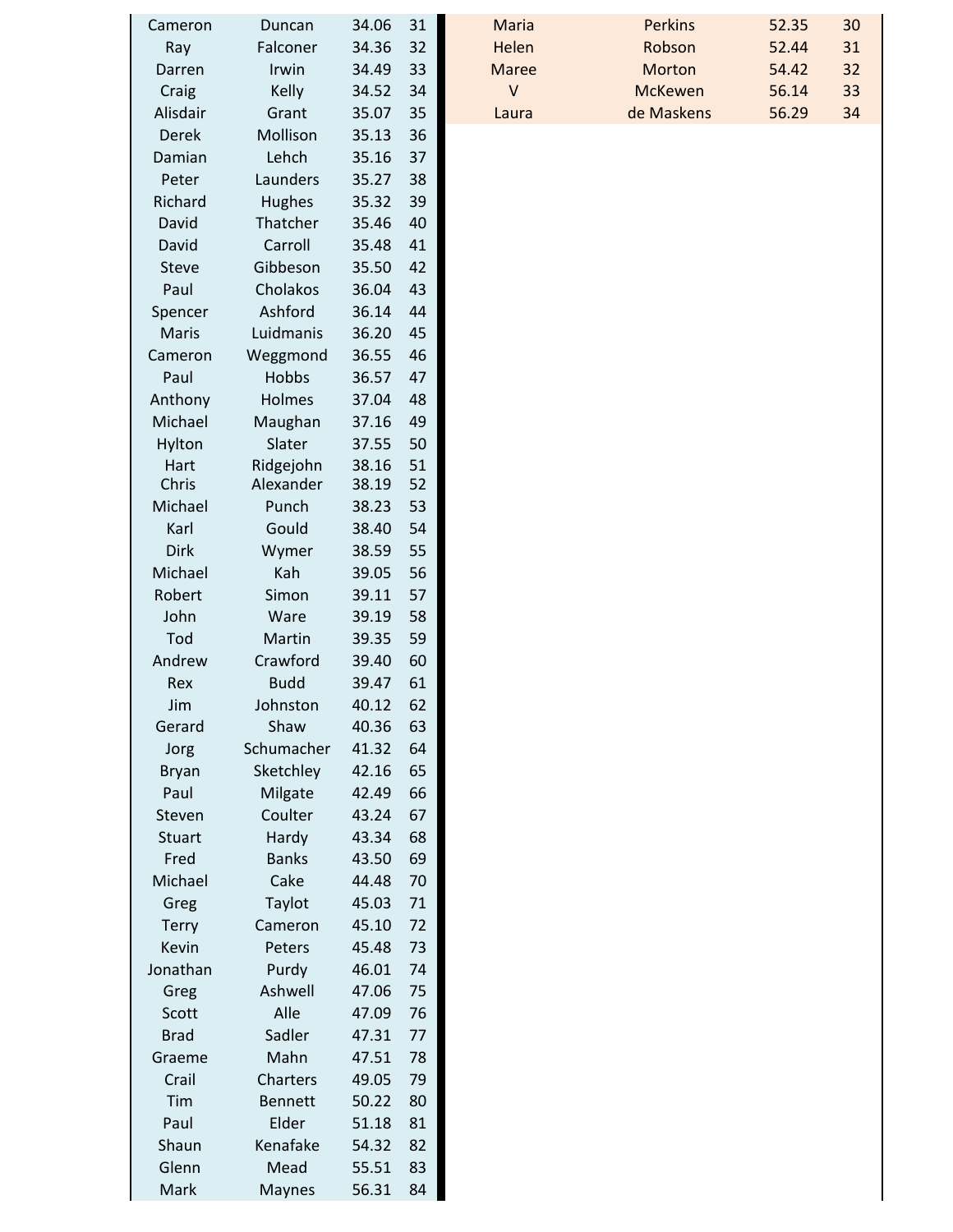| Allan | <b>Noble</b>  | 59.21 | 85         |  |
|-------|---------------|-------|------------|--|
| Paul  | <b>Bisson</b> | u/k   | u/k        |  |
| Tim   | Gordon        |       | <b>DNS</b> |  |
| Andy  | Skelton.      |       | <b>DNS</b> |  |
|       |               |       |            |  |

Rupert Goodall 37.23 44<br>David Roland 37.46 45

Malcolm Kofsky 37.47 46<br>Graham Truswell 37.50 47 Truswell

Roland 37.46 45<br>Kofsky 37.47 46

| MG             | $40 - 44$       |       |                | FG               | $40 - 44$         |            |                  |
|----------------|-----------------|-------|----------------|------------------|-------------------|------------|------------------|
| Glen           | Lawrence        | 27.02 | $\mathbf 1$    | Jenny            | Wetton            | 32.36      | $\mathbf{1}$     |
| Michael        | Hering          | 28.24 | $\overline{2}$ | <b>Belinda</b>   | <b>Sharpless</b>  | 32.55      | $\overline{2}$   |
| Graham         | Bendeich        | 29.40 | 3              | Lynley           | <b>Douglas</b>    | 33.12      | $\overline{3}$   |
| Tony           | Hudson          | 30.09 | $\overline{4}$ | Lucille          | Reynolds          | 33.13      | $\overline{4}$   |
| Mark           | Gibson          | 30.14 | 5              | Julie            | Don               | 34.03      | 5                |
| <b>Brian</b>   | <b>Buckley</b>  | 30.46 | 6              | Janet            | Reid              | 35.24      | $\boldsymbol{6}$ |
| Adrian         | Smith           | 30.56 | $\overline{7}$ | Angela           | Waite             | 35.40      | $\overline{7}$   |
| Peter          | Meagher         | 30.59 | 8              | Jenny            | <b>Tanner</b>     | 37.30      | 8                |
| Garry          | Templeman       | 31.28 | $9\,$          | Sally            | Catt              | 37.42      | 9                |
| James          | <b>Brierley</b> | 31.41 | 10             | Cheryl           | Crowe             | 38.22      | 10               |
| Greg           | <b>Burton</b>   | 32.24 | 11             | Elizabeth        | O'Hare            | 39.26      | 11               |
| Colin          | Crompton        | 32.40 | 12             | <b>Marianne</b>  | <b>McGrane</b>    | 40.03      | 12               |
| Donald         | Opie            | 32.40 | 12             | Carolyn          | Finter            | 40.32      | 13               |
| Stephen        | Thomas          | 32.46 | 14             | <b>Sally Ann</b> | Lucas             | 40.32      | 13               |
| Gary           | Ellem           | 33.24 | 15             | Glenda           | <b>Halliday</b>   | 41.00      | 15               |
| Gary           | Timperley       | 33.25 | 16             | Lee              | <b>Stewart</b>    | 41.55      | 16               |
| Rod            | Lambert         | 33.36 | 17             | Sandy            | Fletcher          | 42.00      | 17               |
| Paul           | Moosberger      | 33.36 | 17             | Leonie           | Pedrazzini        | 43.03      | 18               |
| Ray            | Statham         | 33.43 | 19             | Margaret         | Rose              | 43.13      | 19               |
| Malcolm        | swan            | 33.45 | 20             | <b>Belinda</b>   | Seaton            | 43.59      | 20               |
| Steven         | Quirk           | 33.54 | 21             | Stephanie        | Iredale           | 43.59      | 20               |
| Rodney         | Skinner         | 34.16 | 22             | Chris            | Zygadlo           | 44.04      | 22               |
| Ray            | Tolland         | 34.28 | 23             | Angela           | Parr              | 44.27      | 23               |
| Michael        | Gudgeon         | 34.50 | 24             | Rozanne          | Green             | 46.10      | 24               |
| Mathias        | Holthaus        | 34.53 | 25             | Judy             | <b>Blackburn</b>  | 46.13      | 25               |
| Graham         | Reid            | 35.07 | 26             | Sue              | Clifford          | 46.14      | 26               |
| Rob            | Blackburn       | 35.10 | 27             | Lyn              | <b>Boland</b>     | 47.45      | 27               |
| Dean           | Tully           | 35.15 | 28             | Kate             | <b>Kilpatrick</b> | 48.25      | 28               |
| Campbell       | Dawson          | 35.20 | 29             | <b>Beth</b>      | <b>Hosie</b>      | 50.20      | 29               |
| Glenn          | Folent          | 35.27 | 30             | Friederike       | Werner            | 50.41      | 30               |
| Kevin          | Gottstein       | 35.30 | 31             | <b>Teresa</b>    | Pattison          | 51.10      | 31               |
| <b>Bernard</b> | Kelly           | 35.51 | 32             | Helen            | Cahill            | 51.31      | 32               |
| Greg           | Dagleish        | 35.51 | 30             | Marian           | Zuman             | <b>DNS</b> |                  |
| Garry          | Jones           | 35.59 | 33             | Jacque           | Dorante           | <b>NTR</b> |                  |
| Rupbert        | Hedge           | 36.00 | 34             |                  |                   |            |                  |
| Paul           | Chapman         | 36.09 | 35             |                  |                   |            |                  |
| Anthony        | Young           | 36.37 | 36             |                  |                   |            |                  |
| Bernard        | Starfield       | 36.44 | 37             |                  |                   |            |                  |
| lan            | Smith           | 36.44 | 37             |                  |                   |            |                  |
| Mark           | Jones           | 36.47 | 39             |                  |                   |            |                  |
| Laurence       | Ryan            | 36.55 | 40             |                  |                   |            |                  |
| Peter          | Dawson          | 36.56 | 41             |                  |                   |            |                  |
| John           | Schubel         | 37.01 | 42             |                  |                   |            |                  |
| Roy            | Hickman         | 37.02 | 43             |                  |                   |            |                  |
| Rupert         | Goodall         | 37.23 | 44             |                  |                   |            |                  |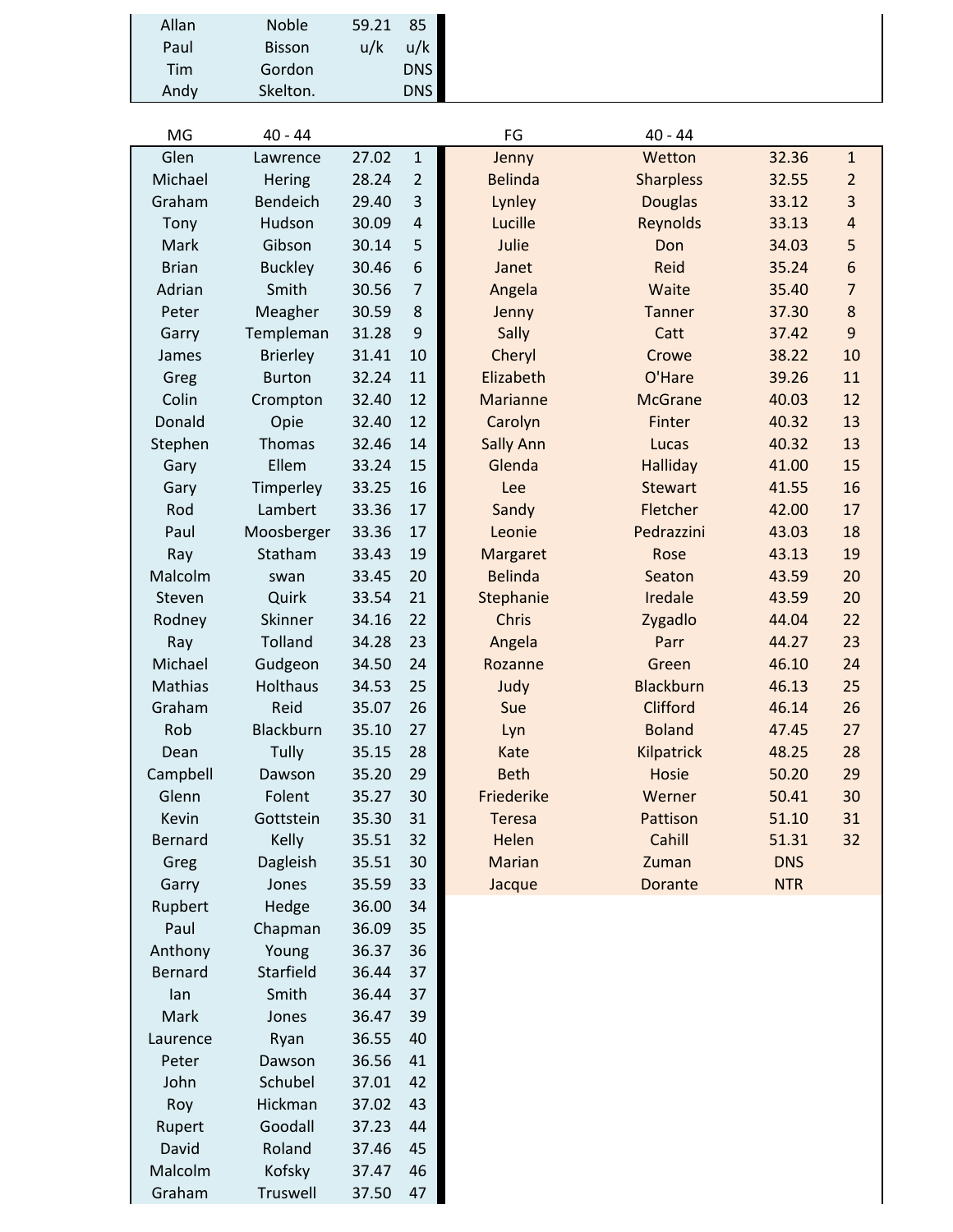| Garry        | <b>Simes</b>    | 37.53      | 48           |
|--------------|-----------------|------------|--------------|
| Paul         | Foster          | 37.59      | 49           |
| <b>Brett</b> | Larkin          | 38.06      | 50           |
| Chris        | Ward            | 38.25      | 51           |
| Mark         | Taylor          | 38.25      | 51           |
| Craig        | <b>Burton</b>   | 38.28      | 52           |
| Andrew       | Hurford         | 38.36      | 53           |
| Tony         | Worner          | 38.45      | 54           |
| Tino         | Dibello         | 39.07      | 55           |
| Robert       | Warren          | 39.09      | 56           |
| John         | Faragher        | 39.09      | 56           |
| Geoff        | Smith           | 39.18      | 58           |
| Peter        | Slattery        | 39.57      | 59           |
| Anthony      | Gordon          | 39.58      | 60           |
| Dave         | Nadin           | 40.03      | 61           |
| David        | Hay             | 40.46      | 62           |
| Anthony      | Magistrale      | 40.59      | 63           |
| Rod          | Smith           | 41.28      | 64           |
| Phil         | Bevan           | 41.42      | 65           |
| <b>Neil</b>  | <b>Burden</b>   | 41.44      | 66           |
| Michael      | Judell          | 41.44      | 67           |
| Leonid       | Gentin          | 41.57      | 68           |
| Lanle        | Kunde           | 42.27      | 69           |
| Dennis       | <b>Brown</b>    | 42.45      | 70           |
| Mark         | Kah             | 43.00      | 71           |
| Michael      | Powell          | 43.20      | 72           |
| Scott        | Coppin          | 43.21      | 73           |
| Jon          | Gray            | 43.25      | 74           |
| Lou          | Wilson          | 43.38      | 75           |
| Laurie       | South           | 43.41      | 76           |
|              | Rixon           | 43.43      |              |
| David        | <b>Bartlett</b> |            | 77           |
| Stephen      |                 | 44.19      | 78           |
| Phil         | Petther         | 44.23      | 79           |
| Murray       | Parr            | 44.26      | 80           |
| David        | Taylor          | 44.32      | 81           |
| Andrew       | Duguid          | 44.35      | 82           |
| Geoff        | Latter          | 44.53      | 83           |
| Mark         | Panitz          | 45.51      | 84           |
| Peter        | Weaver          | 45.55      | 85           |
| Robert       | Hogg            | 46.06      | 86           |
| Genesio      | Falconer        | 46.15      | 87           |
| Domonic      | Howard          | 46.35      | 88           |
| Lawrence     | Hennelly        | 47.31      | 89           |
| <b>Steve</b> | Huntsman        | 48.47      | 90           |
| Wayne        | Edwards         | 49.32      | 91           |
| <b>Steve</b> | Killingbeck     | 50.02      | 92           |
| <b>Terry</b> | MacNamara       | 50.16      | 93           |
| Paul         | Hosie           | 50.19      | 94           |
| David        | Gray            | 50.27      | 95           |
| Greg         | Perkins         | 52.35      | 96           |
| Shaun        | Colby           | <b>DNS</b> |              |
|              |                 |            |              |
| MH           | $45 - 49$       |            |              |
| <b>Steve</b> | McBean          | 27.16      | $\mathbf{1}$ |

1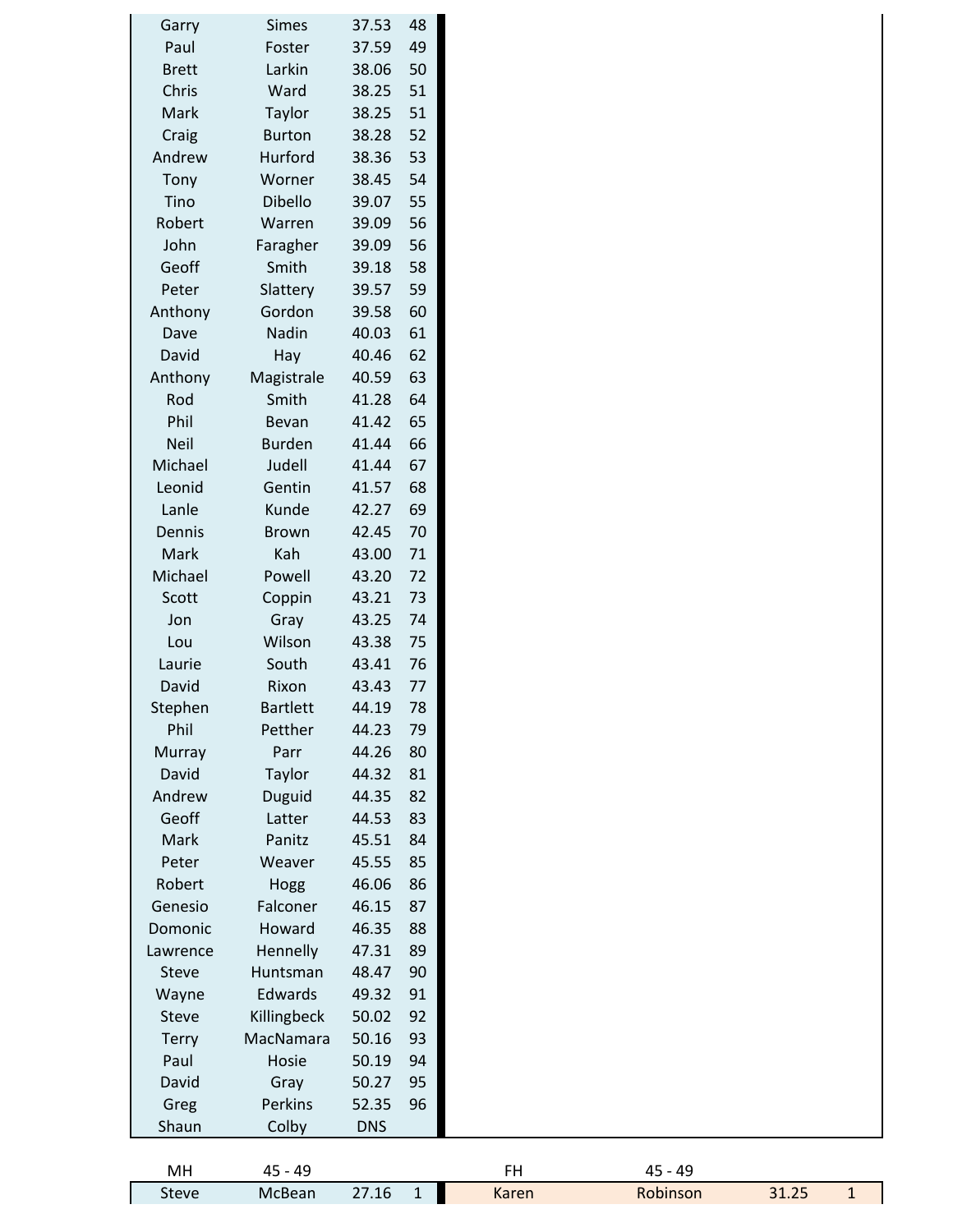| Roger        | Muspratt        | 27.52 | 2  |  |
|--------------|-----------------|-------|----|--|
| Ingilby      | Dickson         | 28.03 | 3  |  |
| Harry        | Klovzal         | 28.45 | 4  |  |
| Mark         | Paul            | 29.35 | 5  |  |
| Graeme       | Condie          | 29.50 | 6  |  |
| Greg         | Iredale         | 30.03 | 7  |  |
| Kent         | McGregor        | 30.56 | 8  |  |
| Peter        | Ambrose         | 31.01 | 9  |  |
| Peter        | Clarkson        | 31.02 | 10 |  |
| Tim          | <b>Harris</b>   | 31.10 | 11 |  |
| Anthony      | Johnson         | 31.13 | 12 |  |
| Michael      | Marlin          | 31.13 | 12 |  |
| David        | Field           | 32.04 | 14 |  |
| David        | Zemek           | 32.35 | 15 |  |
| lain         | Ferguson        | 32.40 | 16 |  |
| Robert       | <b>Brown</b>    | 32.44 | 17 |  |
| Graham       | Windeatt        | 33.04 | 18 |  |
| Arthur       |                 | 33.13 | 19 |  |
| Andrew       | Carney          |       |    |  |
|              | France          | 33.48 | 20 |  |
| Stephen      | Thomas          | 33.56 | 21 |  |
| David        | Alexander       | 33.58 | 22 |  |
| Mick         | Gooley          | 34.03 | 23 |  |
| <b>Neil</b>  | Roche           | 34.20 | 24 |  |
| Vivian       | <b>Oakes</b>    | 36.13 | 25 |  |
| <b>Brian</b> | Johnston        | 36.28 | 26 |  |
| James        | <b>Bridgman</b> | 36.31 | 27 |  |
| lan          | Smout           | 36.36 | 28 |  |
| lan          | Hayes           | 37.02 | 29 |  |
| Kym          | <b>Drysdale</b> | 37.07 | 30 |  |
| Paul         | Christiansen    | 37.10 | 31 |  |
| Ralf         | vande Scheur    | 37.18 | 32 |  |
| David        | Yardley         | 37.30 | 33 |  |
| Paul         | Jackson         | 38.44 | 34 |  |
| Christopher  | <b>Moyes</b>    | 38.45 | 35 |  |
| Mark         | Wilkinson       | 38.50 | 36 |  |
| Michael      | Herrmann        | 39.02 | 37 |  |
| Bill         | Mara            | 39.09 | 38 |  |
| Michael      | Munro           | 39.17 | 39 |  |
| Greg         | Milham          | 39.25 | 40 |  |
| Zui          | Hochman         | 39.28 | 41 |  |
| lan          | Murdoch         | 39.29 | 42 |  |
| Robert       | White           | 39.33 | 43 |  |
| <b>Neil</b>  | Clayton         | 39.33 | 43 |  |
| Colin        | Peak            | 39.41 | 45 |  |
| Harry        | Theodore        | 39.43 | 46 |  |
| Chris        | Mills           | 39.44 | 47 |  |
| Robert       | Hosie           | 39.45 | 48 |  |
| Raynor       | Sturton         | 39.53 | 49 |  |
| David        | Bachmayer       | 39.55 | 50 |  |
| Mark         | Wheatley        | 39.55 | 50 |  |
| Stephen      | Doyle           | 39.55 | 50 |  |
| <b>Brian</b> | Clark           | 40.11 | 53 |  |
| Peter        | Phillips        | 40.15 | 54 |  |
| Peter        | <b>Needs</b>    | 40.17 | 55 |  |

| Roger       | Muspratt      | 27.52 | 2              | <b>Barbara</b> | Shaw            | 32.37      | $\overline{2}$ |
|-------------|---------------|-------|----------------|----------------|-----------------|------------|----------------|
| Ingilby     | Dickson       | 28.03 | 3              | Helen          | Cox             | 34.32      | 3              |
| Harry       | Klovzal       | 28.45 | 4              | Alexanda       | Evans           | 35.41      | 4              |
| Mark        | Paul          | 29.35 | 5              | Linda          | Maloney         | 35.49      | 5              |
| Graeme      | Condie        | 29.50 | 6              | Penny          | Hall            | 36.14      | 6              |
| Greg        | Iredale       | 30.03 | $\overline{7}$ | Katrina        | <b>Slack</b>    | 36.46      | $\overline{7}$ |
| Kent        | McGregor      | 30.56 | 8              | Annette        | Carmody         | 37.39      | $\bf 8$        |
| Peter       | Ambrose       | 31.01 | 9              | Margaret       | Carney          | 37.46      | 9              |
| Peter       | Clarkson      | 31.02 | 10             | Jane           | <b>Davies</b>   | 39.00      | 10             |
| Tim         | <b>Harris</b> | 31.10 | 11             | Margaret       | <b>Walgers</b>  | 39.37      | 11             |
| Anthony     | Johnson       | 31.13 | 12             | Jenni          | Prince          | 39.42      | 12             |
| Michael     | Marlin        | 31.13 | 12             | <b>Therese</b> | <b>Crollick</b> | 39.42      | 13             |
| David       | Field         | 32.04 | 14             | Julie          | Kennedy         | 39.44      | 14             |
| David       | Zemek         | 32.35 | 15             | Donna          | <b>Noye</b>     | 40.18      | 15             |
| lain        | Ferguson      | 32.40 | 16             | <b>Troy</b>    | Doyle           | 40.20      | 16             |
| Robert      | <b>Brown</b>  | 32.44 | 17             | Jeanette       | Phelps          | 40.35      | 17             |
| Graham      | Windeatt      | 33.04 | 18             | Sue            | <b>Bertram</b>  | 41.57      | 18             |
| Arthur      | Carney        | 33.13 | 19             | <b>Brenda</b>  | Robotham        | 44.44      | 19             |
| Andrew      | France        | 33.48 | 20             | Lisa           | <b>Dillon</b>   | 50.53      | 20             |
| Stephen     | <b>Thomas</b> | 33.56 | 21             | Jane           | I'ons           | 52.27      | 21             |
| David       | Alexander     | 33.58 | 22             | Pauline        | Doe             | 52.46      | 22             |
| Mick        | Gooley        | 34.03 | 23             | Jennifer       | Gray            | 53.13      | 23             |
| <b>Neil</b> | Roche         | 34.20 | 24             | Ann            | Rebgetz         | 53.45      | 24             |
| Vivian      | Oakes         | 36.13 | 25             | Caroline       | Coffey          | <b>DNS</b> |                |
|             |               |       |                |                |                 |            |                |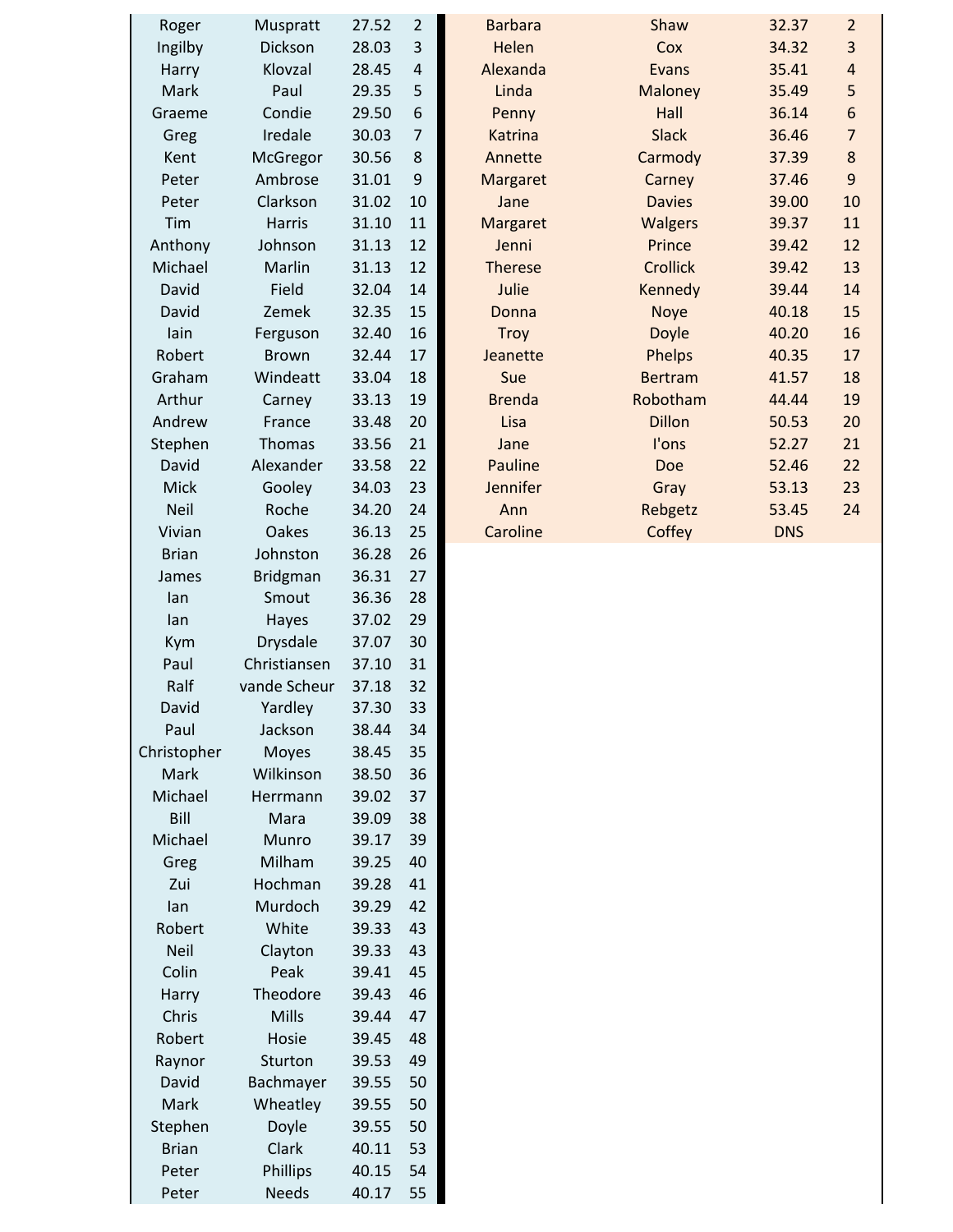| 57<br>May<br>40.35<br>Stephen<br>David<br>Gressberg<br>40.39<br>58<br>Russell<br>40.47<br>59<br>Greg<br>Graham<br>40.59<br>60<br>George<br>Smith<br>41.02<br>61<br>Greg<br><b>Birch</b><br>41.11<br>62<br>Carl<br>P<br>Wilkinson<br>41.13<br>63<br><b>Neil</b><br>McDowell<br>64<br>41.33<br>Glen<br>41.35<br>65<br><b>Nott</b><br>66<br>Marc<br>Vining<br>41.37<br>Chris<br>Doe<br>41.37<br>66<br>Tim<br>Dalzell<br>68<br>41.50<br>Denis<br><b>Bendall</b><br>41.57<br>69<br>Baxter-Wright<br>70<br>Jon<br>43.17<br>Arndell<br>71<br>Stephen<br>43.30<br>Roger<br>Harvey<br>43.30<br>71<br>David<br>Goulding<br>73<br>43.38<br>Trembarth<br>43.47<br>74<br>Tom<br><b>Sturrock</b><br>75<br>Douglas<br>43.49<br>John<br>Gribble<br>76<br>43.50<br>Cambridge<br>Paul<br>43.55<br>77<br>Donnellan<br><b>Brian</b><br>43.57<br>78<br>79<br>David<br>Port<br>44.01 |
|----------------------------------------------------------------------------------------------------------------------------------------------------------------------------------------------------------------------------------------------------------------------------------------------------------------------------------------------------------------------------------------------------------------------------------------------------------------------------------------------------------------------------------------------------------------------------------------------------------------------------------------------------------------------------------------------------------------------------------------------------------------------------------------------------------------------------------------------------------------|
|                                                                                                                                                                                                                                                                                                                                                                                                                                                                                                                                                                                                                                                                                                                                                                                                                                                                |
|                                                                                                                                                                                                                                                                                                                                                                                                                                                                                                                                                                                                                                                                                                                                                                                                                                                                |
|                                                                                                                                                                                                                                                                                                                                                                                                                                                                                                                                                                                                                                                                                                                                                                                                                                                                |
|                                                                                                                                                                                                                                                                                                                                                                                                                                                                                                                                                                                                                                                                                                                                                                                                                                                                |
|                                                                                                                                                                                                                                                                                                                                                                                                                                                                                                                                                                                                                                                                                                                                                                                                                                                                |
|                                                                                                                                                                                                                                                                                                                                                                                                                                                                                                                                                                                                                                                                                                                                                                                                                                                                |
|                                                                                                                                                                                                                                                                                                                                                                                                                                                                                                                                                                                                                                                                                                                                                                                                                                                                |
|                                                                                                                                                                                                                                                                                                                                                                                                                                                                                                                                                                                                                                                                                                                                                                                                                                                                |
|                                                                                                                                                                                                                                                                                                                                                                                                                                                                                                                                                                                                                                                                                                                                                                                                                                                                |
|                                                                                                                                                                                                                                                                                                                                                                                                                                                                                                                                                                                                                                                                                                                                                                                                                                                                |
|                                                                                                                                                                                                                                                                                                                                                                                                                                                                                                                                                                                                                                                                                                                                                                                                                                                                |
|                                                                                                                                                                                                                                                                                                                                                                                                                                                                                                                                                                                                                                                                                                                                                                                                                                                                |
|                                                                                                                                                                                                                                                                                                                                                                                                                                                                                                                                                                                                                                                                                                                                                                                                                                                                |
|                                                                                                                                                                                                                                                                                                                                                                                                                                                                                                                                                                                                                                                                                                                                                                                                                                                                |
|                                                                                                                                                                                                                                                                                                                                                                                                                                                                                                                                                                                                                                                                                                                                                                                                                                                                |
|                                                                                                                                                                                                                                                                                                                                                                                                                                                                                                                                                                                                                                                                                                                                                                                                                                                                |
|                                                                                                                                                                                                                                                                                                                                                                                                                                                                                                                                                                                                                                                                                                                                                                                                                                                                |
|                                                                                                                                                                                                                                                                                                                                                                                                                                                                                                                                                                                                                                                                                                                                                                                                                                                                |
|                                                                                                                                                                                                                                                                                                                                                                                                                                                                                                                                                                                                                                                                                                                                                                                                                                                                |
|                                                                                                                                                                                                                                                                                                                                                                                                                                                                                                                                                                                                                                                                                                                                                                                                                                                                |
|                                                                                                                                                                                                                                                                                                                                                                                                                                                                                                                                                                                                                                                                                                                                                                                                                                                                |
|                                                                                                                                                                                                                                                                                                                                                                                                                                                                                                                                                                                                                                                                                                                                                                                                                                                                |
|                                                                                                                                                                                                                                                                                                                                                                                                                                                                                                                                                                                                                                                                                                                                                                                                                                                                |
| Peter<br>44.05<br>80<br>Imeson                                                                                                                                                                                                                                                                                                                                                                                                                                                                                                                                                                                                                                                                                                                                                                                                                                 |
| John<br>Stolz<br>44.09<br>81                                                                                                                                                                                                                                                                                                                                                                                                                                                                                                                                                                                                                                                                                                                                                                                                                                   |
| <b>Harris</b><br>44.19<br>82<br>Gerard                                                                                                                                                                                                                                                                                                                                                                                                                                                                                                                                                                                                                                                                                                                                                                                                                         |
| John<br>Dailhou<br>44.42<br>83                                                                                                                                                                                                                                                                                                                                                                                                                                                                                                                                                                                                                                                                                                                                                                                                                                 |
| <b>MacNally</b><br>Hugh<br>45.31<br>84                                                                                                                                                                                                                                                                                                                                                                                                                                                                                                                                                                                                                                                                                                                                                                                                                         |
| Michael<br>Murphy<br>45.32<br>85                                                                                                                                                                                                                                                                                                                                                                                                                                                                                                                                                                                                                                                                                                                                                                                                                               |
| Elliott<br>45.39<br>Peter<br>86                                                                                                                                                                                                                                                                                                                                                                                                                                                                                                                                                                                                                                                                                                                                                                                                                                |
| 45.58<br>Rik<br><b>Dillon</b><br>87                                                                                                                                                                                                                                                                                                                                                                                                                                                                                                                                                                                                                                                                                                                                                                                                                            |
| Siebert<br>45.59<br>Robert<br>88                                                                                                                                                                                                                                                                                                                                                                                                                                                                                                                                                                                                                                                                                                                                                                                                                               |
| Daly<br>Leo<br>45.59<br>88                                                                                                                                                                                                                                                                                                                                                                                                                                                                                                                                                                                                                                                                                                                                                                                                                                     |
| Nicholson<br>46.31<br>90<br>James                                                                                                                                                                                                                                                                                                                                                                                                                                                                                                                                                                                                                                                                                                                                                                                                                              |
| John<br>Hanrahan<br>47.28<br>91                                                                                                                                                                                                                                                                                                                                                                                                                                                                                                                                                                                                                                                                                                                                                                                                                                |
| Stephen<br><b>Huggins</b><br>92<br>47.31                                                                                                                                                                                                                                                                                                                                                                                                                                                                                                                                                                                                                                                                                                                                                                                                                       |
| Kendall<br>Peter<br>93<br>47.39                                                                                                                                                                                                                                                                                                                                                                                                                                                                                                                                                                                                                                                                                                                                                                                                                                |
| Stephen<br>Trump<br>47.50<br>94                                                                                                                                                                                                                                                                                                                                                                                                                                                                                                                                                                                                                                                                                                                                                                                                                                |
| Robert<br>Wilson<br>48.23<br>95                                                                                                                                                                                                                                                                                                                                                                                                                                                                                                                                                                                                                                                                                                                                                                                                                                |
| MacArthur<br>96<br>Rob<br>49.11                                                                                                                                                                                                                                                                                                                                                                                                                                                                                                                                                                                                                                                                                                                                                                                                                                |
| Stanborough<br>97<br>Tony<br>52.08                                                                                                                                                                                                                                                                                                                                                                                                                                                                                                                                                                                                                                                                                                                                                                                                                             |
| Allan<br><b>Masters</b><br>53.07<br>98                                                                                                                                                                                                                                                                                                                                                                                                                                                                                                                                                                                                                                                                                                                                                                                                                         |
| McCallum<br><b>Bruce</b><br>53.27<br>99                                                                                                                                                                                                                                                                                                                                                                                                                                                                                                                                                                                                                                                                                                                                                                                                                        |
| Paul<br><b>DNF</b><br>Montegomery                                                                                                                                                                                                                                                                                                                                                                                                                                                                                                                                                                                                                                                                                                                                                                                                                              |

| MI          | $50 - 54$        |       |    | FI              | $50 - 54$    |       |                |
|-------------|------------------|-------|----|-----------------|--------------|-------|----------------|
| Jon         | Patterson        | 30.25 | -1 | Denise          | Elder        | 34.50 | $\mathbf{1}$   |
| Michael     | Jessop           | 30.35 | 2  | Elizabeth       | <b>Bates</b> | 34.51 | $\overline{2}$ |
| Kevin       | <b>Bannerman</b> | 30.53 | 3  | Cheryl          | Raggatt      | 37.13 | 3              |
| Phillip     | <b>Stokes</b>    | 31.01 | 4  | Gayle           | <b>King</b>  | 37.45 | 4              |
| <b>Jeff</b> | Clegg            | 31.59 | 5  | <b>Jennifer</b> | Hole         | 39.49 | 5              |
| John        | Adamson          | 32.08 | 6  | Susan           | Langfield    | 40.14 | 6              |
| Graham      | Mundy            | 32.11 |    | Georgie         | Moor         | 40.31 |                |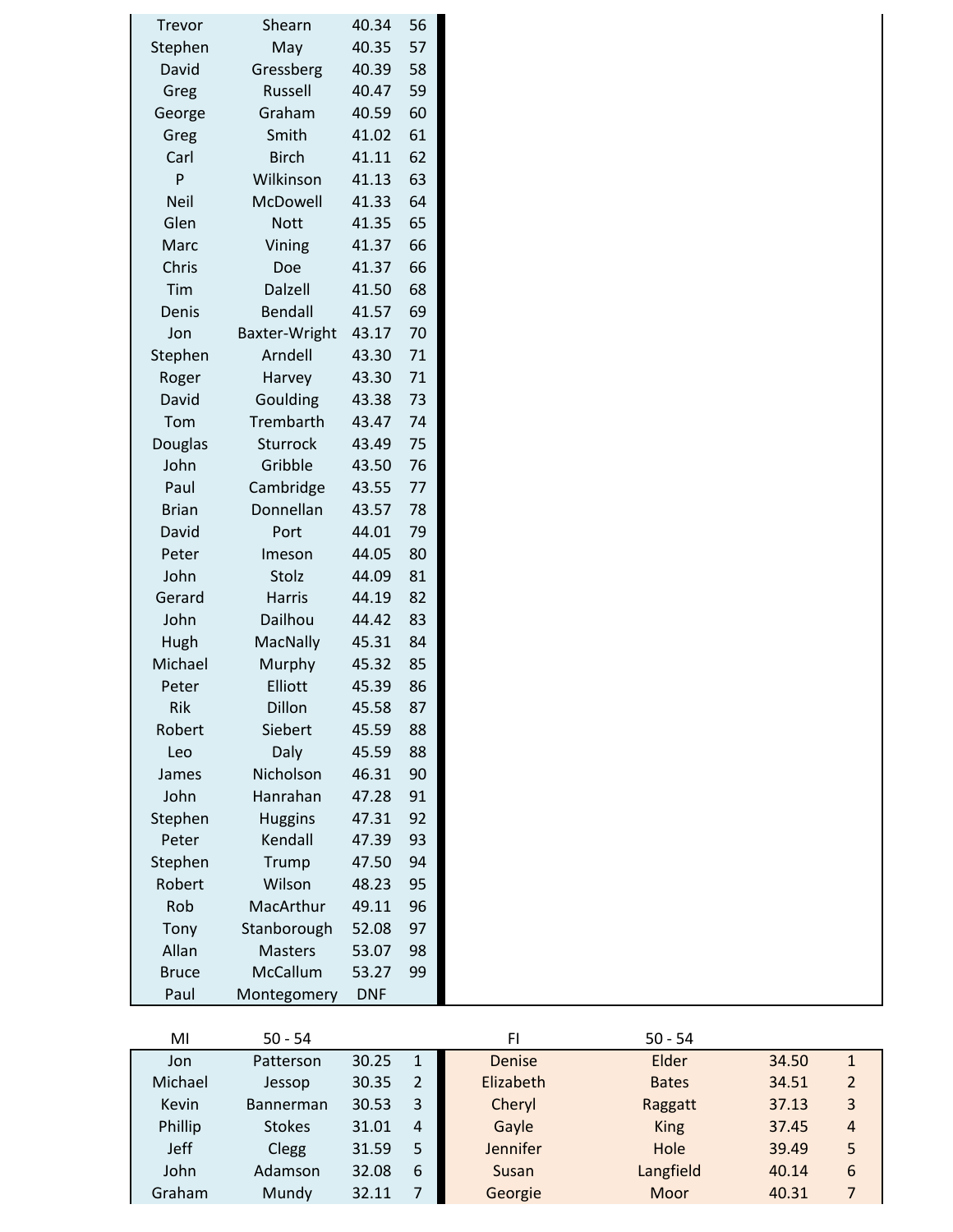| <b>Francis</b> | Quinn             | 32.13 | 8  |
|----------------|-------------------|-------|----|
| Craig          | White             | 32.39 | 9  |
| Geoffrey       | Sugden            | 33.06 | 10 |
| Saxon          | Smith             | 33.06 | 10 |
| Greg           | Stebbing          | 33.20 | 12 |
| Peter          | Humphreys         | 33.32 | 13 |
| Martin         | Bail              | 33.47 | 14 |
| Jim            | Boyd              | 33.49 | 15 |
| Stephen        | Maitland          | 33.52 | 16 |
| Peter          | O'Neill           | 34.04 | 17 |
| Peter          | West              | 34.25 | 18 |
| Mark           | Hennessy          | 35.54 | 19 |
| Phil           | Venables          | 36.15 | 20 |
| Dennis         | McCreadie         | 36.15 | 20 |
| Peter          | <b>Bennett</b>    | 36.17 | 22 |
| Ross           | Bell              | 36.23 | 23 |
| Geoff          | Marshall          | 36.30 | 24 |
| John           | <b>Stenart</b>    | 36.32 | 25 |
| David          | <b>Thomas</b>     | 36.42 | 26 |
| Michael        | <b>Beatty</b>     | 37.20 | 27 |
| Paul           | Mitchell          | 37.30 | 28 |
| John           | Shand             | 37.33 | 29 |
| Alan           | Coker             | 37.47 | 30 |
| Peter          | Prince            | 37.56 | 31 |
| John           | Gillett           | 38.27 | 32 |
| Terry          | Seymour           | 38.40 | 33 |
| Jon            | Stephenson        | 39.04 | 34 |
| <b>Rick</b>    | Barraclough       | 39.09 | 35 |
| lan            | Ritchie           | 39.43 | 36 |
| John           | Langler           | 39.44 | 37 |
| Richard        | Harvey            | 39.48 | 38 |
| John           | McDonald          | 39.52 | 39 |
| Barry          | O'Connell         | 39.59 | 40 |
| Michael        | <b>Bishop</b>     | 40.09 | 41 |
| <b>Noel</b>    | Nunan             | 40.25 | 42 |
| <b>Bruce</b>   | Leiu              | 40.29 | 43 |
| Robert         | Watson            | 40.30 | 44 |
| Hans           | Veenendaal        | 40.30 | 44 |
| Max            | Abbott            | 40.31 | 46 |
| Trevor         | Sanders           | 41.06 | 47 |
| Kevin          | Snell             | 41.08 | 48 |
| Gordon         | Amann             | 41.09 | 49 |
| Gary           | Inger             | 41.34 | 50 |
| Paul           | Halliday          | 42.59 | 51 |
| <b>Trevor</b>  | <b>Bower</b>      | 43.15 | 52 |
| <b>Brian</b>   | Fox               | 43.18 | 53 |
| John           | <b>Bailey</b>     | 43.40 | 54 |
| Jeffry         | Garratt           | 43.53 | 55 |
| Alan           | Doran             | 44.23 | 56 |
| James          | Dickson           | 45.20 | 57 |
| Mark           | Thurlow           | 45.33 | 58 |
| <b>Brian</b>   | Sutton            | 45.42 | 59 |
| Alan           | Schofield         | 45.44 | 60 |
| Gary           | <b>McGoldrick</b> | 45.49 | 61 |
|                |                   |       |    |

| <b>Francis</b> | Quinn           | 32.13     | 8   | Robyn              | <b>McIntyre</b>  | 42.48      | 8  |
|----------------|-----------------|-----------|-----|--------------------|------------------|------------|----|
| Craig          | White           | 32.39     | 9   | Susan              | Emmett           | 42.49      | 9  |
| Geoffrey       | Sugden          | 33.06     | 10  | Cathie             | Jones            | 44.33      | 10 |
| Saxon          | Smith           | 33.06     | 10  | Sally              | <b>McFarlane</b> | 44.51      | 11 |
| Greg           | Stebbing        | 33.20     | 12  | Judith             | Chant            | 44.58      | 12 |
| Peter          | Humphreys       | 33.32     | 13  | Rae                | <b>Wills</b>     | 45.49      | 13 |
| Martin         | Bail            | 33.47     | 14  | Liz                | Fallon           | 47.03      | 14 |
| <b>Jim</b>     | <b>Boyd</b>     | 33.49     | 15  | Jennifer           | Abraham          | 47.37      | 15 |
| Stephen        | Maitland        | 33.52     | 16  | Julieanne          | Crowley          | 48.49      | 16 |
| Peter          | O'Neill         | 34.04     | 17  | Jillian            | Snell            | 53.25      | 17 |
| Peter          | West            | 34.25     | 18  | Jan                | McLean           | 61.58      | 18 |
| Mark           | Hennessy        | 35.54     | 19  | Pamela             | <b>Buchan</b>    | 66.06      | 19 |
| Phil           | Venables        | 36.15     | 20  | <b>Billie Jean</b> | McLeod           | <b>DNS</b> |    |
| Donnic         | $M_{c}$ $C_{r}$ | $2C$ $1C$ | n n |                    |                  |            |    |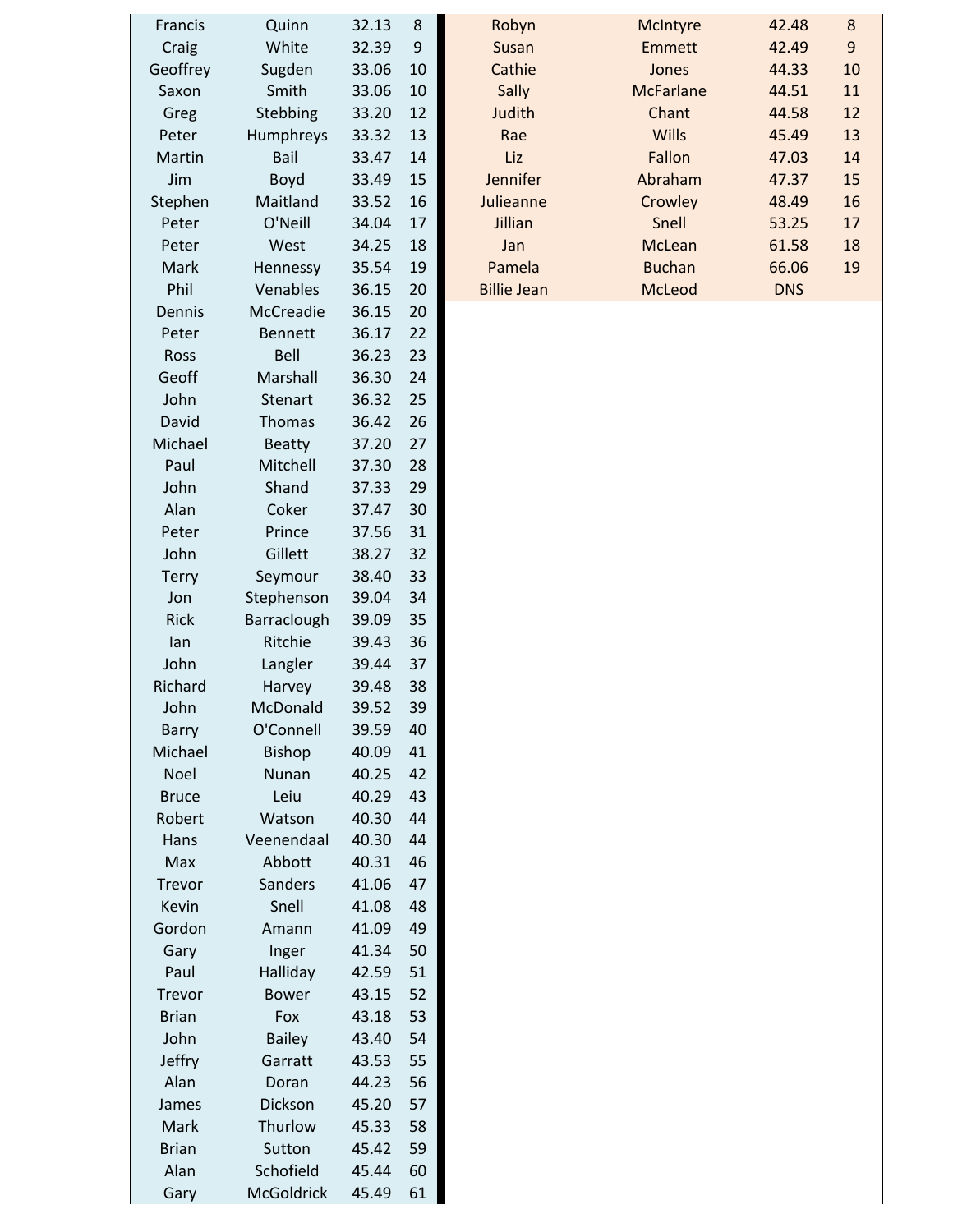| <b>Bill</b>    | <b>Bates</b>  | 45.56      | 62 |
|----------------|---------------|------------|----|
| <b>Bernard</b> | Nolan         | 46.02      | 63 |
| Peter          | Mitchell      | 46.35      | 64 |
| Stephen        | <b>Marks</b>  | 46.45      | 65 |
| John           | Dillon        | 49.03      | 66 |
| Keith          | Morgan        | 49.18      | 67 |
| David          | <b>Harris</b> | 49.22      | 68 |
| Sean           | Gibney        | 50.01      | 69 |
| Warren         | Robotham      | 50.43      | 70 |
| Charles        | <b>Barnes</b> | 50.49      | 71 |
| Bill           | Glasgow       | 51.10      | 72 |
| Peter          | CH'ng         | 52.04      | 73 |
| Tom            | Allen         | 52.25      | 74 |
| Colin          | Scobbie       | 63.20      | 75 |
| Bill           | Schulte       | <b>DNS</b> |    |

| MJ             | $55 - 59$      |       |                | FJ           | $55 - 59$      |            |                  |
|----------------|----------------|-------|----------------|--------------|----------------|------------|------------------|
| Chris          | Lowry          | 30.53 | $\mathbf{1}$   | Jan          | <b>Murray</b>  | 35.35      | $\mathbf{1}$     |
| Greg           | Reddan         | 30.59 | $\overline{2}$ | <b>Terry</b> | <b>Bourke</b>  | 38.55      | 2                |
| John           | Duggin         | 33.14 | 3              | Jenny        | Caldwell       | 39.21      | 3                |
| John           | Patterson      | 33.19 | $\sqrt{4}$     | Christine    | Dayman         | 39.47      | $\overline{a}$   |
| Leigh          | <b>Tickle</b>  | 33.24 | 5              | Stephanie    | Lymburner      | 40.05      | 5                |
| Simon          | Thorn          | 33.34 | 6              | Utoska       | McLeod         | 43.40      | $\boldsymbol{6}$ |
| Ron            | Wilson         | 33.46 | $\overline{7}$ | Helen        | Dauncey        | 43.58      | $\overline{7}$   |
| Phillip        | Harding        | 35.17 | $\bf 8$        | Rosslyn      | <b>Skinner</b> | 50.53      | $\bf 8$          |
| John           | Gudgen         | 35.25 | $9$            | Pamela       | <b>Ditton</b>  | 71.53      | $\boldsymbol{9}$ |
| Robert         | Marshall       | 35.28 | 10             | Jeanett      | Covacevich     | <b>DNS</b> |                  |
| John           | Tremain        | 35.44 | 11             |              |                |            |                  |
| Rod            | Couch          | 35.52 | 12             |              |                |            |                  |
| Patrick        | Knight         | 35.53 | 13             |              |                |            |                  |
| Alexander      | Morosoff       | 36.14 | 14             |              |                |            |                  |
| lan            | Kennedy        | 36.49 | 15             |              |                |            |                  |
| Scott          | Crawford       | 36.50 | 16             |              |                |            |                  |
| <b>Terry</b>   | Cook           | 37.01 | 17             |              |                |            |                  |
| Graeme         | Stewart        | 37.06 | 18             |              |                |            |                  |
| Wayne          | Johnson        | 37.10 | 19             |              |                |            |                  |
| Keith          | <b>Burdett</b> | 37.23 | 20             |              |                |            |                  |
| Jeff           | Doube          | 37.54 | 21             |              |                |            |                  |
| Tony           | Corlass        | 38.02 | 22             |              |                |            |                  |
| Tony           | <b>King</b>    | 38.32 | 23             |              |                |            |                  |
| Ken            | Porter         | 38.44 | 24             |              |                |            |                  |
| <b>Derek</b>   | Neilson        | 38.48 | 25             |              |                |            |                  |
| Julian         | Lymburner      | 38.49 | 26             |              |                |            |                  |
| Robert         | <b>Barr</b>    | 38.57 | 27             |              |                |            |                  |
| Jack           | Stening        | 39.00 | 28             |              |                |            |                  |
| <b>Neil</b>    | Sowerby        | 39.11 | 29             |              |                |            |                  |
| Peter          | Purcell        | 39.31 | 30             |              |                |            |                  |
| Les            | Caldwell       | 39.41 | 31             |              |                |            |                  |
| Graeme         | Seller         | 39.54 | 32             |              |                |            |                  |
| <b>Douglas</b> | <b>Neil</b>    | 40.36 | 33             |              |                |            |                  |
| Scott          | Ford           | 40.45 | 34             |              |                |            |                  |
| Chris          | Lawson         | 40.46 | 35             |              |                |            |                  |
| Ray            | Morris         | 41.03 | 36             |              |                |            |                  |
| Ray            | Adams          | 41.11 | 37             |              |                |            |                  |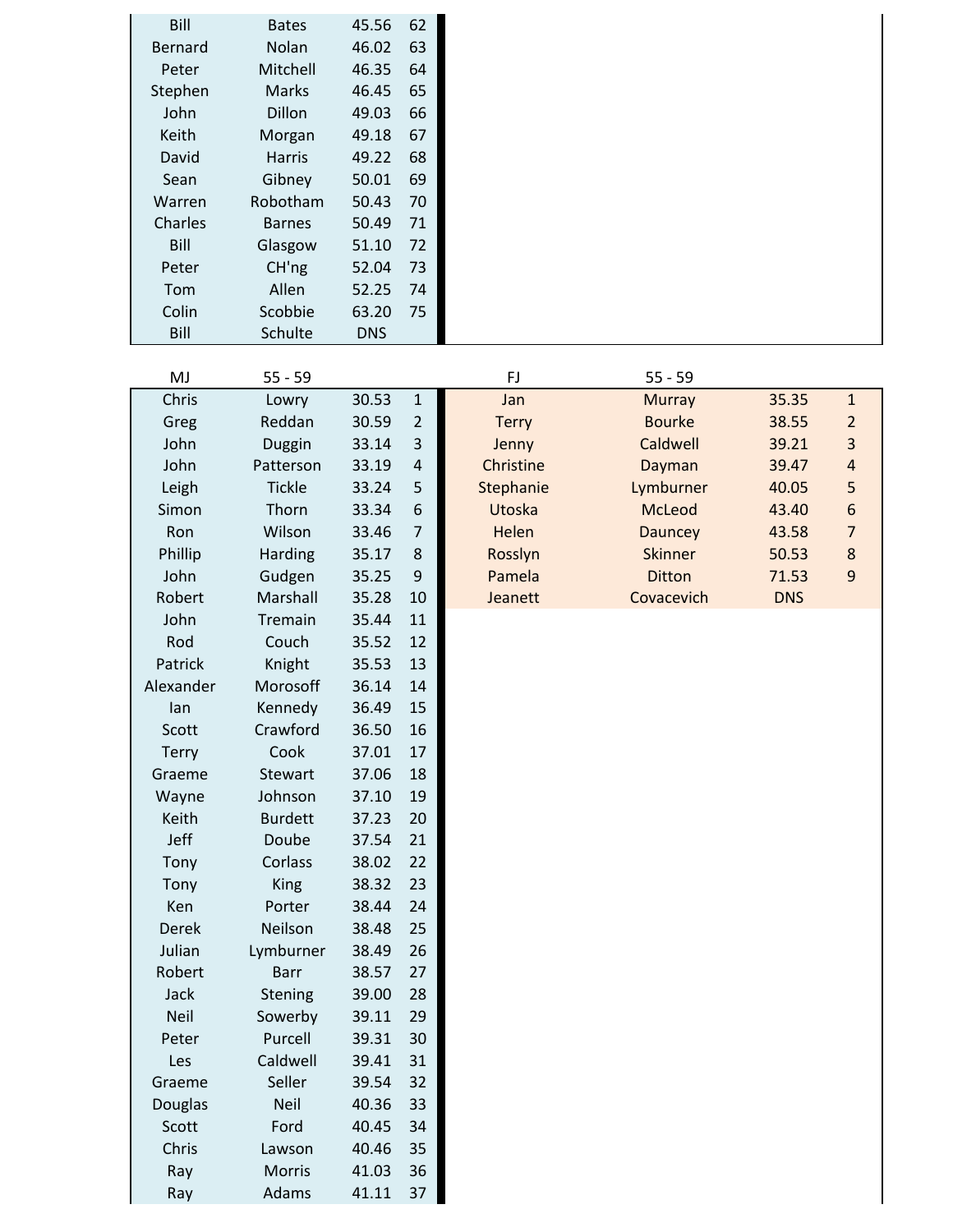| Denis         | Unwin          | 41.18      | 38 |
|---------------|----------------|------------|----|
| Chris         | Webb           | 41.26      | 39 |
| John          | <b>Murray</b>  | 41.39      | 40 |
| George        | Alphen         | 41.45      | 41 |
| Tony          | Quinn          | 41.50      | 42 |
| <b>Bob</b>    | Cope           | 41.50      | 43 |
| <b>Bryan</b>  | Raphael        | 42.05      | 44 |
| Don           | McMurray       | 42.24      | 45 |
| Anthony       | <b>Bostock</b> | 43.06      | 46 |
| Barry         | Lang           | 43.15      | 47 |
| Pat           | Dowling        | 44.50      | 48 |
| Richard       | Stewart        | 45.31      | 49 |
| Peter         | Savage         | 45.42      | 50 |
| Timothy       | Turnbull       | 46.34      | 51 |
| <b>Bruce</b>  | Fasher         | 46.44      | 52 |
| Alan          | Riordan        | 50.40      | 53 |
| Jack          | Hallam         | 51.23      | 54 |
| John          | Fuller         | 51.38      | 55 |
| Norm          | Wright         | 53.12      | 56 |
| Paul          | Espie          | 53.46      | 57 |
| Robert        | Robertson      | 57.49      | 58 |
| <b>Thomas</b> | Wilmot         | <b>DNS</b> |    |
| Peter         | Larsson        | <b>DNS</b> |    |
| Mike          | Hallett        | <b>DNS</b> |    |
| Peter         | Thomas         | <b>DNS</b> |    |
| lain          | Ferguson       | <b>DNS</b> |    |

| MK             | $60 - 64$    |            |                  | FK    | $60 - 64$ |       |              |
|----------------|--------------|------------|------------------|-------|-----------|-------|--------------|
| Ken            | Cook         | 33.24      | $\mathbf{1}$     | Julie | O'Neil    | 55.21 | $\mathbf{1}$ |
| <b>Bruce</b>   | <b>Baird</b> | 35.15      | $\overline{2}$   |       |           |       |              |
| Tim            | Anderson     | 35.33      | $\overline{3}$   |       |           |       |              |
| Peter          | Andersen     | 35.58      | $\sqrt{4}$       |       |           |       |              |
| Rex            | Beachley     | 36.05      | 5                |       |           |       |              |
| Graeme         | Farrell      | 37.13      | $\boldsymbol{6}$ |       |           |       |              |
| John           | Havilah      | 37.55      | $\overline{7}$   |       |           |       |              |
| John           | Attwater     | 38.16      | $\,8\,$          |       |           |       |              |
| John           | Jenner       | 38.28      | $9\,$            |       |           |       |              |
| Robert         | Virgona      | 40.00      | 10               |       |           |       |              |
| Eric           | Lomas        | 40.02      | 11               |       |           |       |              |
| Peter          | Dombroski    | 40.13      | 12               |       |           |       |              |
| Peter          | Henderson    | 41.59      | 13               |       |           |       |              |
| Loch           | Blatchford   | 43.29      | 14               |       |           |       |              |
| Jim            | O'Mara       | 44.00      | 15               |       |           |       |              |
| Max            | Crummy       | 44.37      | 16               |       |           |       |              |
| Peter          | Tosi         | 45.31      | 17               |       |           |       |              |
| Cecil          | Madcraf      | 48.05      | 18               |       |           |       |              |
| Adrian         | McGregor     | 48.29      | 19               |       |           |       |              |
| Lew            | Williams     | 48.30      | 20               |       |           |       |              |
| Roger          | Pearman      | 55.20      | 21               |       |           |       |              |
| <b>Brendan</b> | O'Sullivan   | 57.03      | 22               |       |           |       |              |
| Jeff           | Martin       | <b>DNF</b> |                  |       |           |       |              |
| Peter          | McGuren      | <b>DNS</b> |                  |       |           |       |              |
| lan            | Duncan       | <b>DNS</b> |                  |       |           |       |              |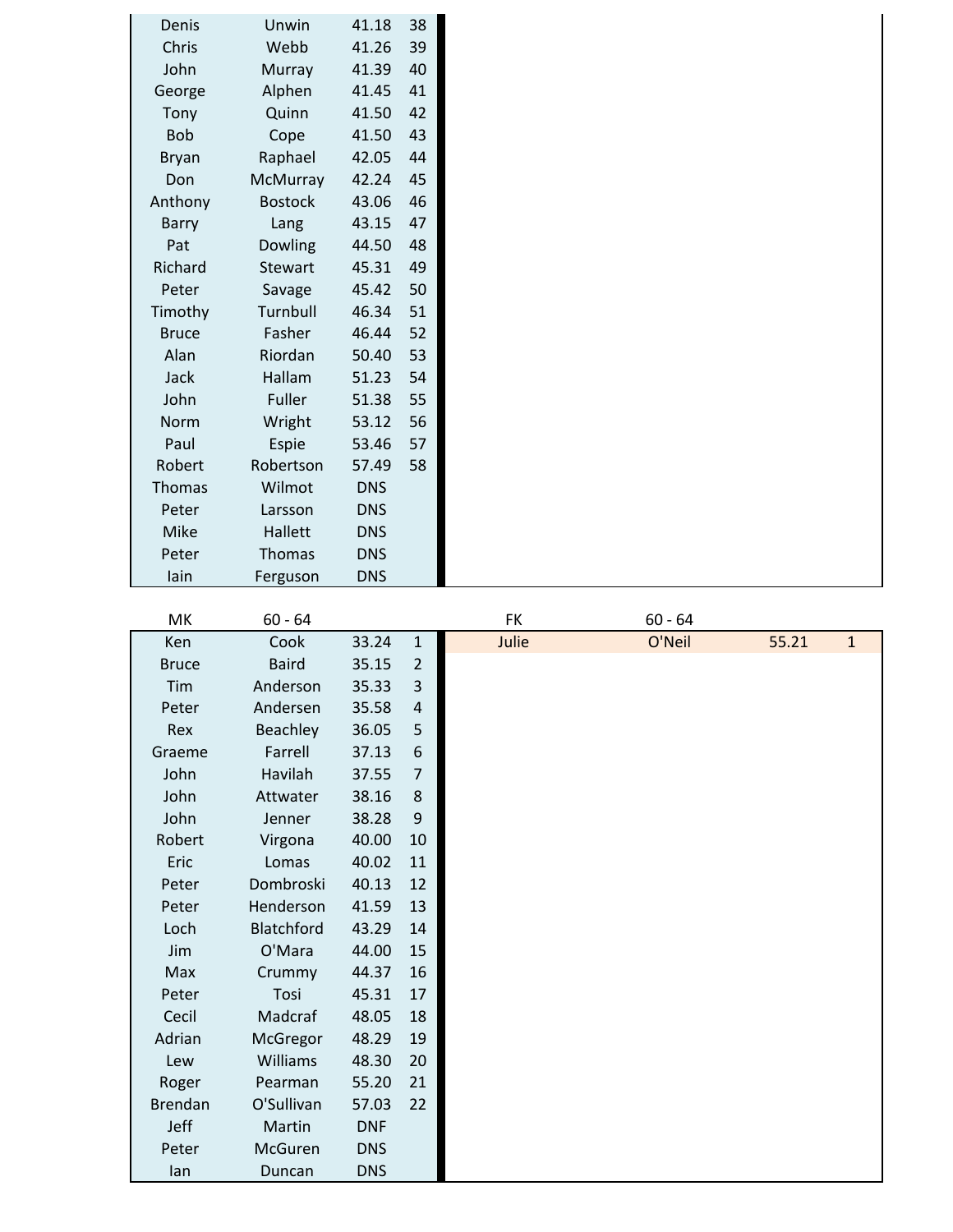| ML           | $65 - 69$    |            |                | FL.           | $65 - 69$       |       |              |
|--------------|--------------|------------|----------------|---------------|-----------------|-------|--------------|
| Bill         | Cambridge    | 36.32      | $\mathbf{1}$   | <b>Denise</b> | Robertson       | 44.18 | $\mathbf{1}$ |
| Tony         | Dunn         | 36.44      | $\overline{2}$ |               |                 |       |              |
| Ted          | Simpson      | 37.34      | 3              |               |                 |       |              |
| Fred         | <b>Banks</b> | 43.22      | $\overline{4}$ |               |                 |       |              |
| Tony         | Narracott    | 54.06      | 5              |               |                 |       |              |
| <b>Bruce</b> | Watterson    | <b>DNS</b> |                |               |                 |       |              |
|              |              |            |                |               |                 |       |              |
| МM           | $70 - 74$    |            |                | FM            | $70 - 74$       |       |              |
| Clive        | Condie       | 40.25      | $\mathbf{1}$   | Phil          | <b>Marshall</b> | 54.11 | $\mathbf{1}$ |
| Geoff        | <b>Ross</b>  | 44.19      | $\overline{2}$ |               |                 |       |              |
| Kevon        | Clark        | 44.28      | 3              |               |                 |       |              |
| <b>Neil</b>  | Latimer      | 51.27      | $\overline{4}$ |               |                 |       |              |
| Noel         | Peters       | <b>DNS</b> |                |               |                 |       |              |
|              |              |            |                |               |                 |       |              |
| <b>MN</b>    | $75 +$       |            |                | <b>FN</b>     | $75 +$          |       |              |
| <b>Jack</b>  | Wright       | 46.32      | $\mathbf{1}$   |               |                 |       |              |
| Bill         | Ringland     | 48.21      | $\overline{2}$ |               |                 |       |              |
| Russell      | Dunn         | <b>DNS</b> |                |               |                 |       |              |